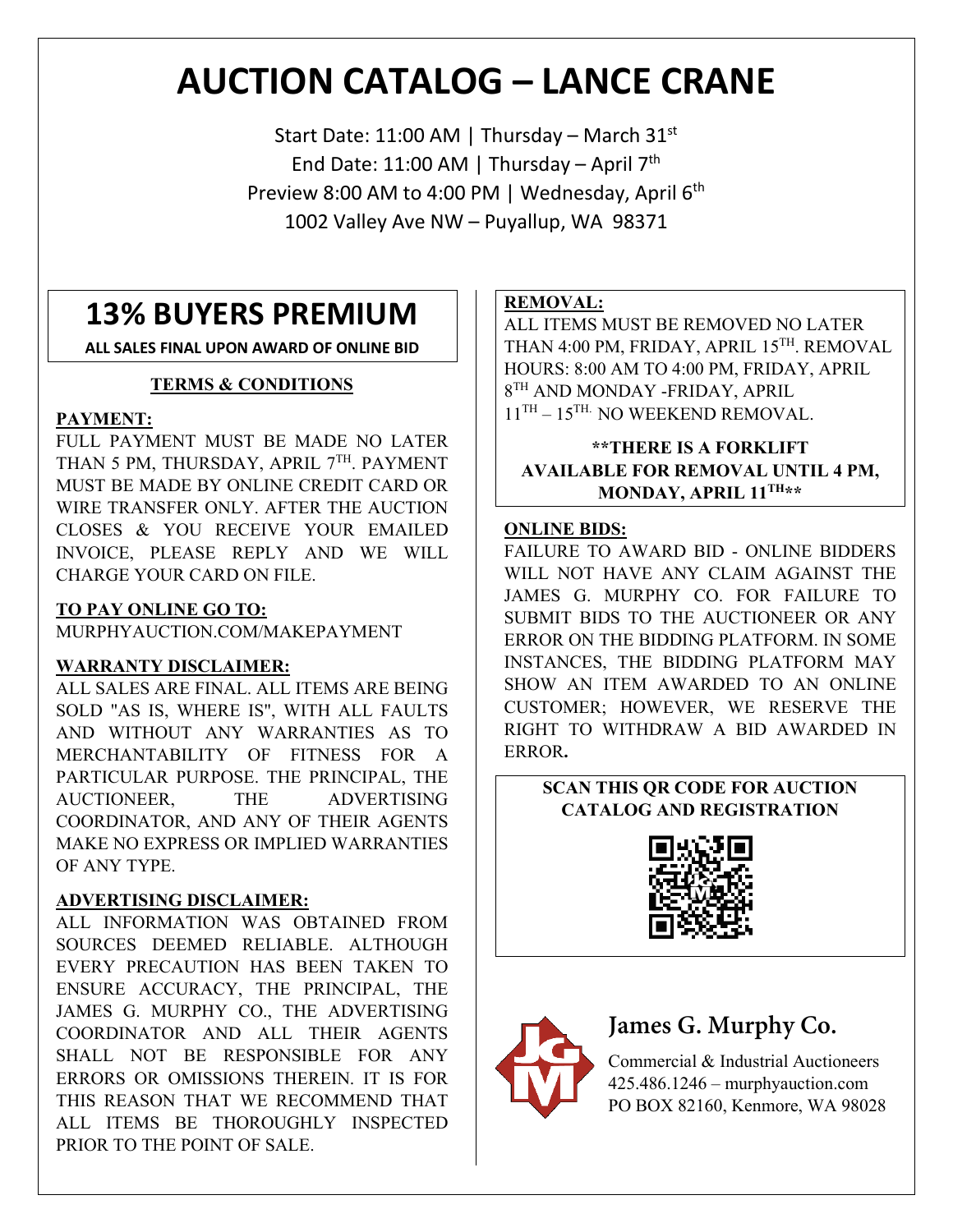

| LOT#                    |                                                           | LOT# |                                    |
|-------------------------|-----------------------------------------------------------|------|------------------------------------|
| $\mathbf{1}$            | <b>CLIMAX 65</b>                                          |      | 11 HILTI TE22                      |
|                         | PORTABLE KEY WAY CUTTER W/CUTTERS &<br><b>ACCESSORIES</b> |      | ROTO HAMMER W/CASE                 |
|                         |                                                           |      |                                    |
| $\mathbf{2}$            | <b>MILWAUKEE 4262-1</b>                                   |      | <b>ROTO HAMMER W/CASE</b>          |
|                         | 3/4" MAG DRILL                                            |      | ---------------------------------- |
|                         | 3 JANCY MT2 SLUGGER MAX                                   |      |                                    |
|                         | 2X2 MAG DRILL                                             |      | POWDER ACTUATED TOOL               |
|                         |                                                           |      |                                    |
| $\overline{\mathbf{4}}$ | <b>MILWAUKEE 4270-20</b>                                  |      |                                    |
|                         | <b>MAG DRILL</b>                                          |      | <b>SAWZALL</b>                     |
|                         |                                                           |      |                                    |
| 5.                      | <b>MILWAUKEE 4270-20</b>                                  |      | PORTA-BANDSAW                      |
|                         | <b>MAG DRILL</b>                                          |      |                                    |
|                         | 6 ROTOMAG DRI11                                           |      |                                    |
|                         | RAIL DRILL W/SEVERAL RAIL SIZE GUIDES                     |      | PORTA-BANDSAW                      |
|                         |                                                           |      | 17 DEWALT                          |
| 7                       | LOT, (60+/-) SLUGGO BITS IN THIS BIN                      |      | 1" ELECTRIC IMPACT WRENCH          |
| 8                       | <b>HILTI TE70</b>                                         |      |                                    |
|                         | <b>ROTO HAMMER W/CASE</b>                                 |      | 18 DEWALT                          |
|                         |                                                           |      | 1" ELECTRIC IMPACT WRENCH          |
| 9                       | <b>HILTI TE72</b>                                         |      |                                    |
|                         | ROTO HAMMER W/CASE                                        |      | 19 BLACK & DECKER                  |
|                         |                                                           |      | 1" ELECTRIC IMPACT WRENCH          |
|                         | 10 HILTI TE72                                             |      | 20 DEWALT                          |
|                         | <b>ROTO HAMMER W/CASE</b>                                 |      | 1/2" ELECTRIC IMPACT WRENCH        |
|                         | ________________                                          |      |                                    |
|                         |                                                           |      |                                    |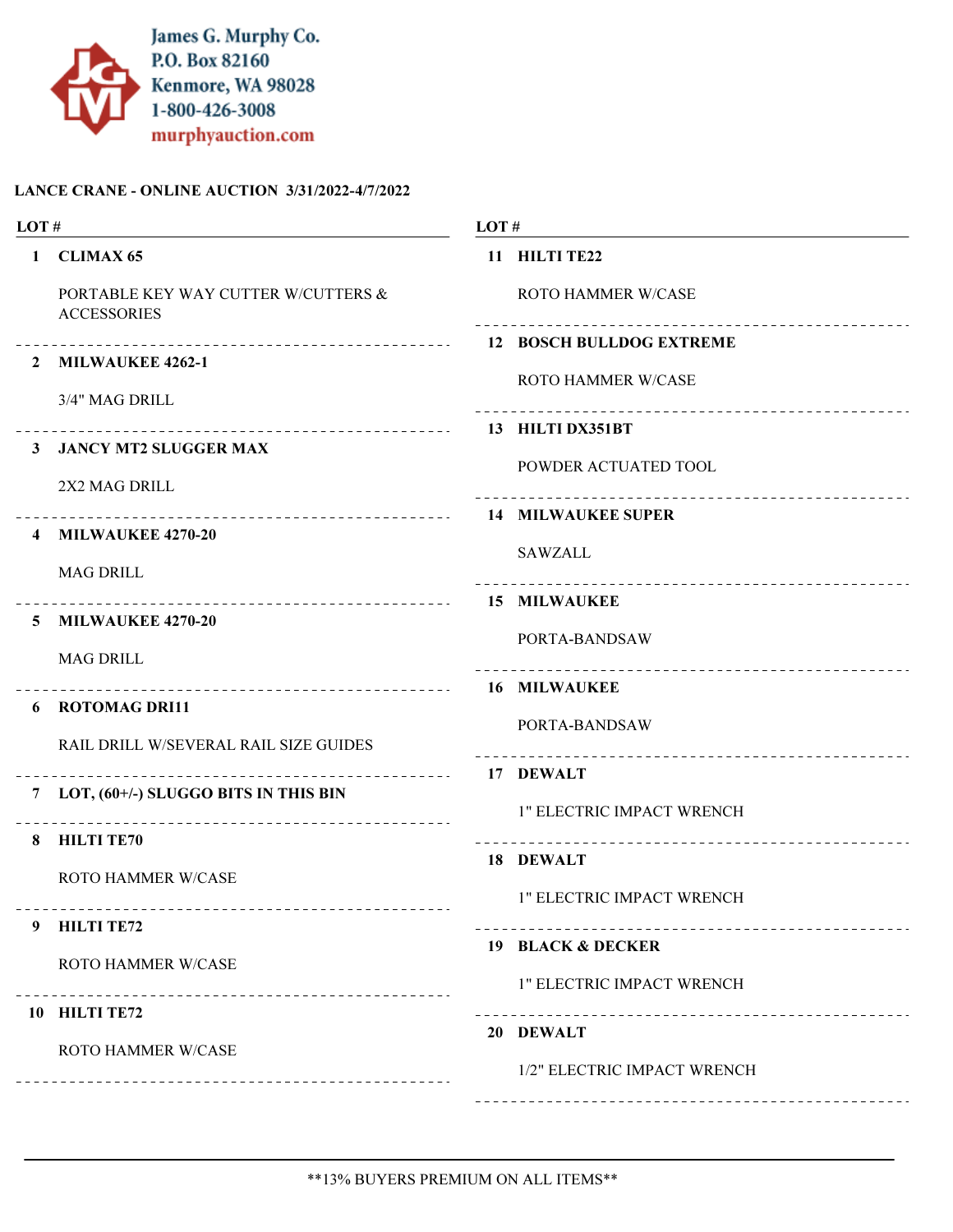| LOT# |                                                                                             | LOT#                                                                       |  |  |
|------|---------------------------------------------------------------------------------------------|----------------------------------------------------------------------------|--|--|
|      | 21 MILWAUKEE                                                                                | 30A LOT, (6+/-) MILWAUKEE POWER TOOLS                                      |  |  |
|      | 1/2" ELECTRIC IMPACT WRENCH                                                                 | 30B LOT, (5+/-) MILWAUKEE POWER TOOLS                                      |  |  |
|      | 22 BLACK & DECKER                                                                           | 30C LOT, (5+/-) MILWAUKEE POWER TOOLS                                      |  |  |
|      | 1/2" ELECTRIC IMPACT WRENCH<br>____________________________                                 | ---------------------------------<br>31A LOT, (7+/-) DEWALT POWER TOOLS IN |  |  |
|      | 23 BLACK & DECKER                                                                           | <b>THIS BIN</b>                                                            |  |  |
|      | 1/2" ELECTRIC IMPACT WRENCH                                                                 | 31B LOT, (5+/-) MISC POWER TOOLS IN THIS BIN                               |  |  |
|      | 24A DEWALT                                                                                  | 32 GATES                                                                   |  |  |
|      | 20V CORDLESS GREASE GUN (UNUSED)                                                            | HYDRAULIC HOSE CRIMPER W/(5) DIES & ELECTRIC<br><b>HYDRAULIC PUMP</b>      |  |  |
|      | 24B DEWALT                                                                                  | 33 MILWAUKEE                                                               |  |  |
|      | 20V 4-STATION BATTERY CHARGER                                                               | <b>14" ABRASIVE HOSE SAW</b>                                               |  |  |
|      | 24C DEWALT                                                                                  | 34 LOT, MISC HOSE & HOSE FITTINGS IN                                       |  |  |
|      | 20V 4-STATION BATTERY CHARGER                                                               | <b>THIS BIN</b>                                                            |  |  |
|      | 24D DEWALT                                                                                  | 35 TRIMBLE HV301G                                                          |  |  |
|      | 20V 4-STATION BATTERY CHARGER                                                               | <b>LASER W/SUPPLIES</b>                                                    |  |  |
|      | 25 DEWALT                                                                                   | 36 K&E                                                                     |  |  |
|      | <b>20V 4-STATION BATTERY CHARGER</b>                                                        | <b>TRANSIT W/CASE &amp; TRIPOD</b>                                         |  |  |
|      | 26 LOT, (9+/-) DEWALT 18V CORDLESS TOOLS                                                    | 37 EMCOMAT V8                                                              |  |  |
|      | <b>IN THIS</b><br><b>SECTION</b>                                                            | BENCHTOP LATHE W/3-JAW CHUCK, TOOL POST<br>HOLDER, TAIL STOCK & TOOLING    |  |  |
|      | 27 LOT, (9+/-) DEWALT 18V CORDLESS TOOLS IN<br><b>THIS BIN</b>                              | 38 APPROX 2' X 6' METAL WORK TABLE                                         |  |  |
|      | _____________________________<br>28 LOT, (6+/-) DEWALT 20V CORDLESS TOOLS<br><b>ON THIS</b> | 39 HORIZONTAL ALIGNMENT TOOL SET                                           |  |  |
|      | <b>PALLET</b>                                                                               | <b>40 PETERSON 20RA</b>                                                    |  |  |
|      | 29 LOT, MISC HAMMER BITS & SUPPLIES IN<br>THIS BIN                                          | SHAFT ALIGNMENT KIT                                                        |  |  |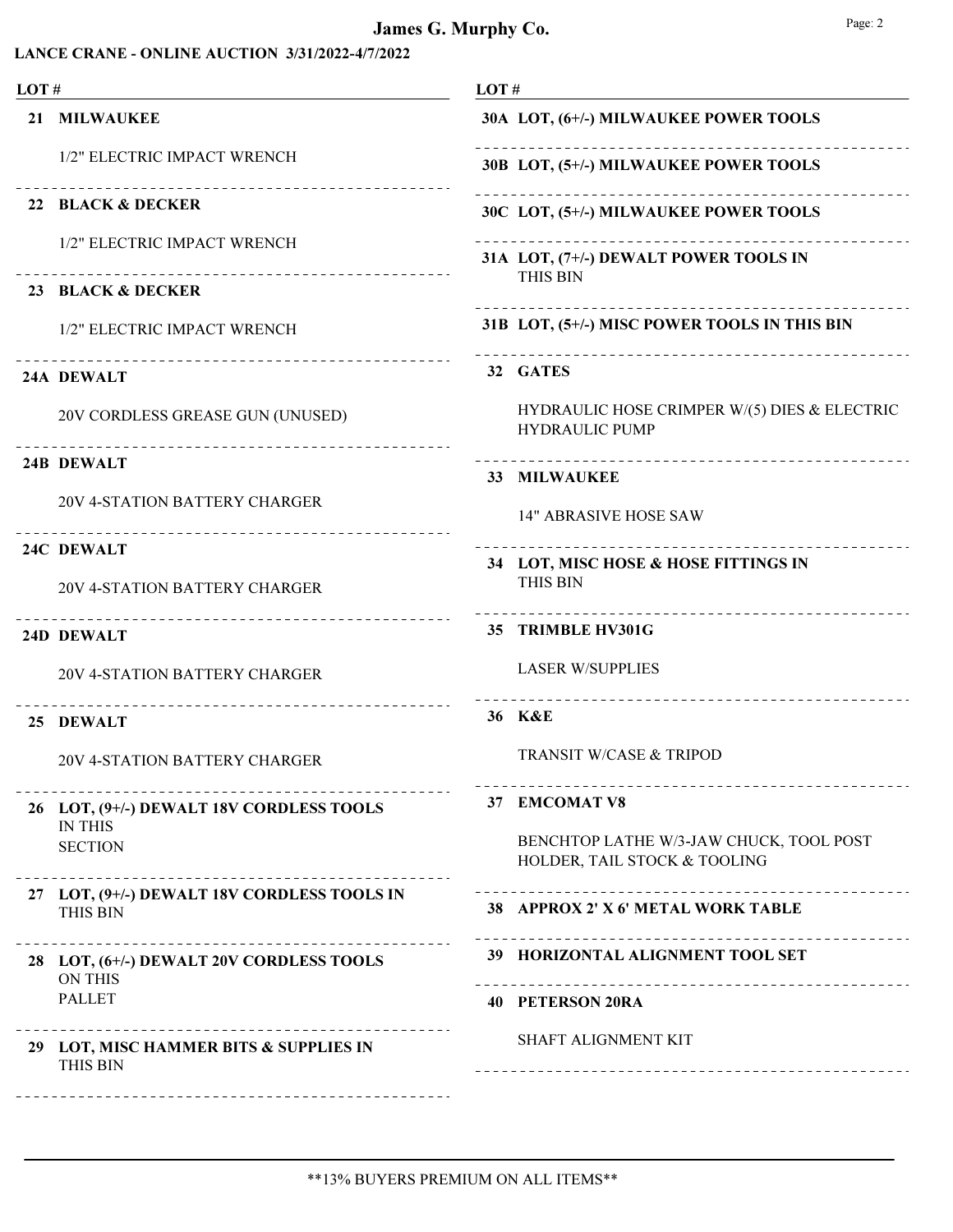| LOT#                                                                                   |  | LOT#                                                     |  |
|----------------------------------------------------------------------------------------|--|----------------------------------------------------------|--|
| 41 UNI-HYDRO INC 42-14                                                                 |  | <b>54 HARRINGTON</b>                                     |  |
| 42-TON HYDRAULIC IRON WORKER W/ANGLE<br>SHEAR, HAND RAIL, COPER & BRAKE ROUND &        |  | 3/4-TON RATCHET CHAIN HOIST                              |  |
| <b>RECTANGULAR DIES</b><br><b>SERIAL NUMBER: 3930</b>                                  |  | 55 HARRINGTON                                            |  |
| ________________________________<br>42 CAROLINA CSP100                                 |  | 3/4-TON RATCHET CHAIN HOIST                              |  |
| 50-TON HYDRAULIC H-PRESS, ENERPAC CYLINDER                                             |  | 56 JET                                                   |  |
| & HYDRAULIC PUMP                                                                       |  | 3/4 TON RATCHET CHAIN HOIST                              |  |
| -------------------------------------<br>43 FOSTER                                     |  | ------------------------------------<br>57 RATCLIFF      |  |
| 5 HP, 3,000 PSI PUSH/PULL HYDRAULIC POWER<br>UNIT, 230V, SINGLE PHASE, PENDANT CONTROL |  | <b>5-TON CHAIN HOIST</b>                                 |  |
| <b>44 4-WHEEL WOOD CART</b>                                                            |  | 58 RATCLIFF                                              |  |
| <b>45 HARRINGTON</b>                                                                   |  | <b>5-TON CHAIN HOIST</b>                                 |  |
| <b>6-TON RATCHET CHAIN HOIST</b>                                                       |  | 59 BEEBE ME015                                           |  |
| -----------------------------<br><b>46 INGERSOLL RAND</b>                              |  | 1-1/2 TON CHAIN HOIST                                    |  |
| 1-1/2 TON RATCHET CHAIN HOIST                                                          |  | 60 JET                                                   |  |
| _____________________<br>47 1-1/2 TON RATCHET CHAIN HOIST                              |  | 1-TON CHAIN HOIST<br>___________________________________ |  |
| .<br><b>48 1-1/2 TON RATCHET CHAIN HOIST</b>                                           |  | 61 HARRINGTON                                            |  |
|                                                                                        |  | 1-TON CHAIN HOIST                                        |  |
| 49 1-1/2 TON RATCHET CHAIN HOIST                                                       |  | 62 ENERPAC PUJ-1200B                                     |  |
| 50 1-1/2 TON RATCHET CHAIN HOIST<br>__________________________________                 |  | ELECTRIC HYDRAULIC PUMP UNIT                             |  |
| 51 HARRINGTON                                                                          |  | 63 SPX POWER TEAM PR 302-2                               |  |
| 2-TON RATCHET CHAIN HOIST                                                              |  | <b>HYDRAULIC PUMP UNIT</b>                               |  |
| 52 HARRINGTON                                                                          |  | 64 ENERPAC                                               |  |
| 1-1/2 TON RATCHET CHAIN HOIST                                                          |  | PORTA-POWER W/25 TON RAM                                 |  |
| ----------------------------------<br>53 HARRINGTON                                    |  | <b>65A ENERPAC</b>                                       |  |
| 1-TON RATCHET CHAIN HOIST                                                              |  | PORTA-POWER W/20 TON FLAT RAM                            |  |
|                                                                                        |  |                                                          |  |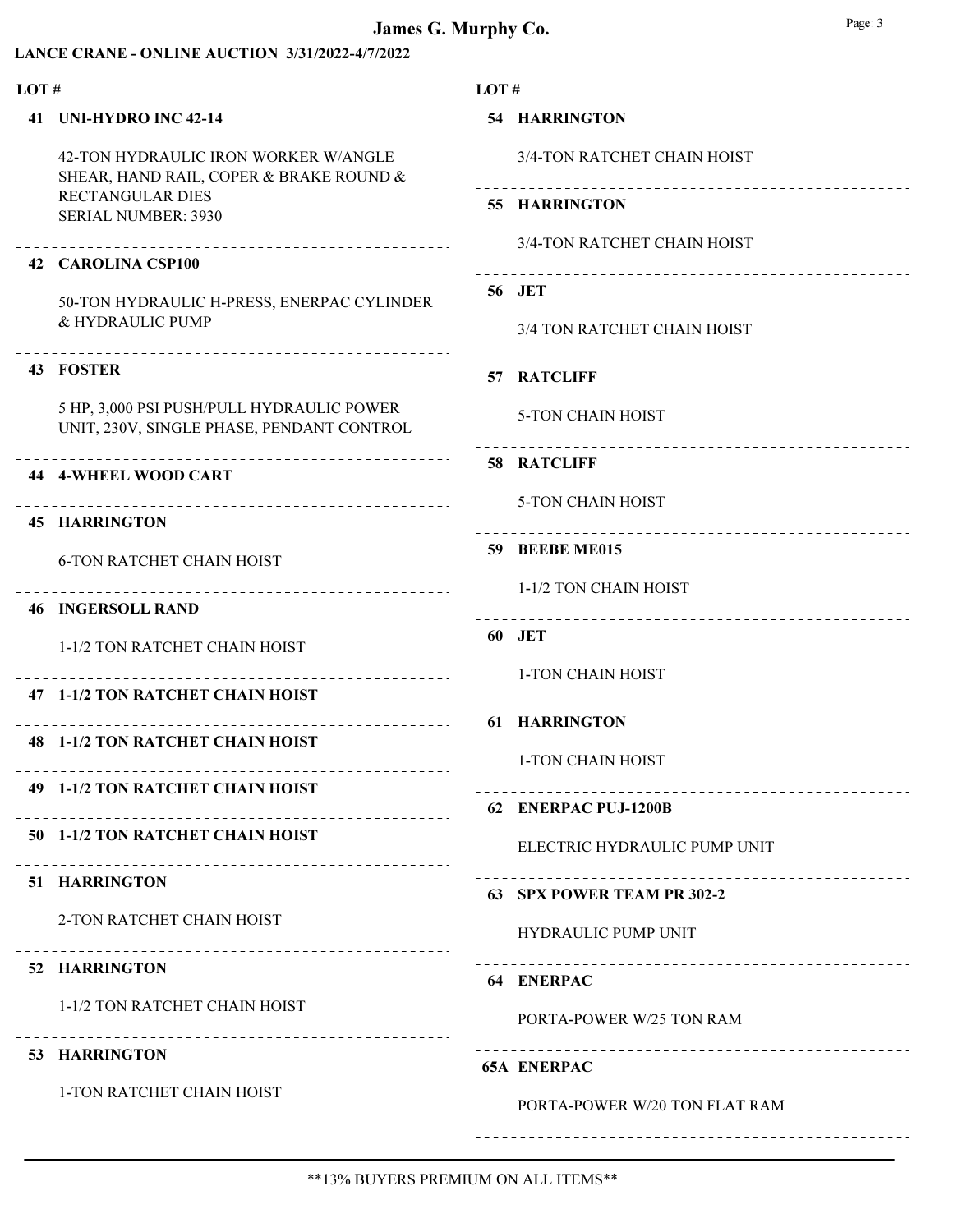| LOT# |                                                                    | LOT#                                                    |  |
|------|--------------------------------------------------------------------|---------------------------------------------------------|--|
|      | <b>65B POWER TEAM</b>                                              | 76 GREENLEE 7238SB                                      |  |
|      | PORTA-POWER W/SPREADER RAM                                         | SLUG BUSTER KNOCK OUT SET                               |  |
|      | <b>66A ENERPAC</b>                                                 | 77 GREENLEE 7238SB                                      |  |
|      | PORTA-POWER W/20 TON FLAT RAM                                      | <b>SLUG BUSTER KNOCK OUT SET</b>                        |  |
|      | <u>_______________</u><br><b>66B HYDRAULIC PORTA-POWER W/RAM</b>   | __________________<br>78 LOT, 6 PC BUSHING DRIVER SET   |  |
|      | 67 POWER TEAM HNS-225                                              | 79 LOT, MISC 3/4" SOCKET SET                            |  |
|      | HYDRAULIC NUT SPLITTER HEAD                                        | _________________________<br>80 LOT, MISC 1" SOCKET SET |  |
|      | 68 OTC C                                                           | 81 LOT, MISC 3/4" SOCKET SET                            |  |
|      | INLINE 50 GPM HYDRAULIC FLOW TESTER                                | 82 GEARTRONICS TD-100                                   |  |
|      | 69 LOT, MISC HYDRAULIC TEST FITTINGS &<br><b>HOSES</b>             | 1" TORQUE MULTIPLIER                                    |  |
|      | <b>IN THIS</b><br><b>TOOLBOX</b>                                   | <b>83 IMPACT DRIVER SET</b>                             |  |
|      | 70 HEDLAND H731X-020                                               | 84 LOT, MISC TOOLING IN THIS TOTE                       |  |
|      | HYDRAULIC TOOL CIRCUIT TESTER                                      | 85 DYNA LINK MSI-7200                                   |  |
|      | --------------------------------<br><b>71 POWER TEAM B</b>         | 100,000 LB TENSION LOAD SENSOR                          |  |
|      | <b>150-TON HYDRAULIC RAM</b>                                       | 86 DYNA LINK MSI-7200                                   |  |
|      | 72 LOT, MISC HYDRAULIC SUPPLIES IN THIS<br><b>BIN</b>              | 25,000 LB TENSION LOAD SENSOR                           |  |
|      |                                                                    | 87 WIRELESS INDICATOR SWI-288                           |  |
|      | 73 LOT, MISC HYDRAULIC CYLINDER SUPPLIES<br>IN                     | 20,000 LB WIRELESS LOAD SENSOR                          |  |
|      | THIS BIN<br>____________________________________                   | 88 DILLON                                               |  |
|      | 74 GB                                                              | 20,000 LB X 100 LB DYNAMETER                            |  |
|      | HYDRAULIC 3/4" - 4" KNOCKOUT KIT<br>______________________________ | 89 DILLON                                               |  |
|      | 75 GREENLEE 7238SB                                                 | 15,000 LB X 100 LB DYNAMETER                            |  |
|      | SLUG BUSTER KNOCK OUT SET                                          |                                                         |  |
|      |                                                                    |                                                         |  |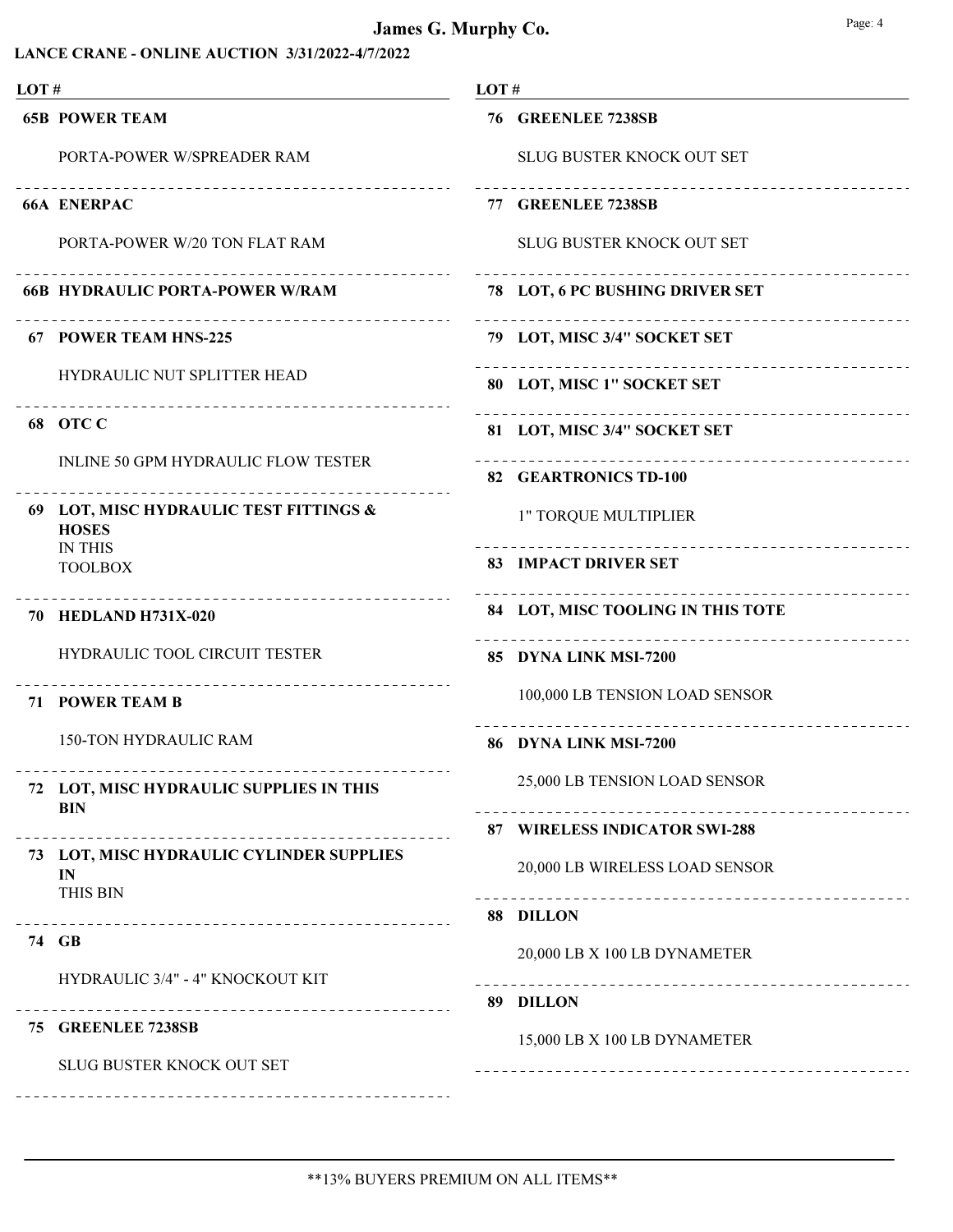| LOT# |                                                                   | LOT#                                                          |  |  |
|------|-------------------------------------------------------------------|---------------------------------------------------------------|--|--|
|      | 90 DILLON                                                         | <b>102 CONTOUR PROBE MAG PARTICAL TESTER</b><br><b>W/CASE</b> |  |  |
|      | 20,000 LB X 200 LB DYNAMETER                                      |                                                               |  |  |
|      | 91 DILLON                                                         | <b>103 CONTOUR PROBE MAG PARTICAL TESTER</b><br><b>W/CASE</b> |  |  |
|      | 20,000 LB X 200 LB DYNAMETER                                      | 104 SAFETY HARNESS W/(2) HOOK LANYARD                         |  |  |
|      | 92 DILLON                                                         | 105 SAFETY HARNESS W/(2) HOOK LANYARD                         |  |  |
|      | 15,000 LB X 100 LB DYNAMETER                                      | 106 SAFETY HARNESS W/(2) HOOK LANYARD                         |  |  |
|      | 93 DILLON                                                         | 107 SAFETY HARNESS W/(2) HOOK LANYARD                         |  |  |
|      | 20,000 LB X 200 LB DYNAMETER                                      | 108 SAFETY HARNESS W/(2) HOOK LANYARD                         |  |  |
|      | 94 SCALE WEIGHING SYSTEM, 20,000 LB HOOK                          |                                                               |  |  |
|      | <b>SCALE</b>                                                      | 109 LOT, MISC SAFETY HARNESSES & LANYARDS                     |  |  |
|      | DYNAMOMETER W/WIRELESS CONTROL                                    | <b>IN THIS</b><br><b>BUCKET</b>                               |  |  |
|      | 95 MEGGER MIT400                                                  | 110 LOT, (2) DUAL RETRACTABLE LIFE LINES<br><b>IN THIS</b>    |  |  |
|      | <b>INSULATION TESTER</b>                                          | <b>BUCKET</b>                                                 |  |  |
|      | 96 MEGGER MIT400                                                  | 111 LOT, (2) DUAL RETRACTABLE LIFE LINES<br><b>IN THIS</b>    |  |  |
|      | <b>INSULATION TESTER</b>                                          | <b>BUCKET</b>                                                 |  |  |
|      | ________________________________<br>97 FLUKE 1577                 | <b>112 DUAL HOOK LANYARD</b>                                  |  |  |
|      | INSULATION MULTI METER TESTER<br>-------------------------------- | 113 LOT, MISC LANYARDS IN THIS BUCKET                         |  |  |
|      | 98 UNI TEST DR701                                                 | 114 SPILL KIT                                                 |  |  |
|      | <b>DUAL TESTER W/CASE</b>                                         | 115 SPILL KIT                                                 |  |  |
|      | 99 GREENLEE                                                       |                                                               |  |  |
|      | <b>CIRCUIT TRACER</b>                                             | 116 SPILL KIT                                                 |  |  |
|      | 100 GREENLEE                                                      | 117 SPILL KIT                                                 |  |  |
|      | <b>CIRCUIT TRACER</b>                                             | 118 600 LB 3/4" TORQUE WRENCH                                 |  |  |
|      | -----------------------------------                               | 119 RIDGID                                                    |  |  |
|      | 101 RENCO SC                                                      |                                                               |  |  |
|      | <b>INDUCTION BEARING HEATER</b>                                   | <b>48" ALUMINUM PIPE WRENCH</b>                               |  |  |
|      |                                                                   |                                                               |  |  |

---------------

 $- - - - - -$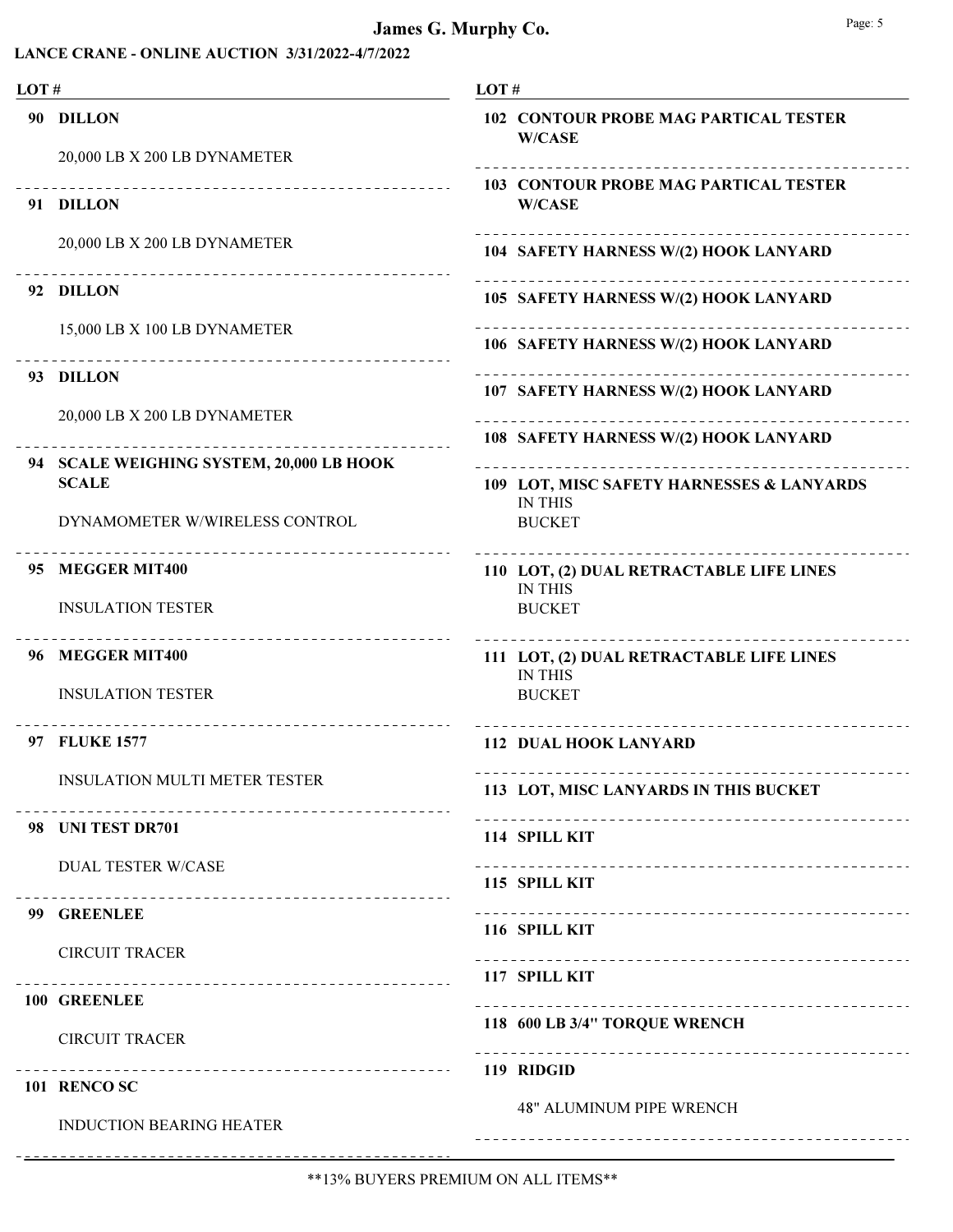#### James G. Murphy Co. Bage: 6 Page: 6

| LOT# |                                                              | LOT#                                                                                                                                                |  |
|------|--------------------------------------------------------------|-----------------------------------------------------------------------------------------------------------------------------------------------------|--|
|      | 120 INGERSOLL RAND 2141                                      | 132 LOT, (2) SHEET CLAMPS                                                                                                                           |  |
|      | 3/4" PNEUMATIC IMPACT WRENCH                                 | ----------<br>133 LOT, (3) MAG CLAMPS                                                                                                               |  |
|      | 121 INGERSOLL RAND                                           | 134 LOT, MISC TOOLS TO INCLUDE: WRENCHES,                                                                                                           |  |
|      | <b>1" PNEUMATIC IMPACT WRENCH</b>                            | HAMMERS &<br><b>SOCKETS IN THIS TOTE</b>                                                                                                            |  |
|      | <b>122 INGERSOLL RAND</b>                                    | 135 LOT, MISC TOOLS TO INCLUDE: DRILLS,                                                                                                             |  |
|      | 3/4" PNEUMATIC IMPACT WRENCH                                 | <b>RETHREAD</b>                                                                                                                                     |  |
|      | 123 INGERSOLL RAND                                           | DIES, TAPER PINS & REAMERS IN THIS TOTE                                                                                                             |  |
|      | 3/4" PNEUMATIC IMPACT WRENCH                                 | 136 LOT, MISC TOOLS TO INCLUDE: LOCKS,<br><b>GAGES, STEEL</b><br><b>STAMPS IN THIS TOTE</b>                                                         |  |
|      | 124 LOT, MISC STANDARD COMBO WRENCHES                        |                                                                                                                                                     |  |
|      | IN<br>THIS BUCKET                                            | 137 LOT, MISC BUCKETS OF CHAIN                                                                                                                      |  |
|      | 125 LOT, MISC STANDARD COMBO WRENCHES                        | 141 GENIE GS-2632                                                                                                                                   |  |
|      | IN<br>THIS BUCKET                                            | SELF-PROPELLED ELECTRIC SCISSOR LIFT, HOUR<br><b>METER READS: 411</b>                                                                               |  |
|      | 126 LOT, MISC METRIC COMBO WRENCHES IN                       | SERIAL NUMBER: GS32-46961                                                                                                                           |  |
|      | THIS BUCKET                                                  | 142 GENIE GS-2632                                                                                                                                   |  |
|      | ____________________________________<br>127 ASSOCIATED       | SELF-PROPELLED ELECTRIC SCISSOR LIFT, HOUR<br><b>METER READS: 424</b>                                                                               |  |
|      | 12V BATTERY CHARGER, 120V                                    | SERIAL NUMBER: GS3249021                                                                                                                            |  |
|      | 128 LOT, MISC BATTERY CHARGERS & SUPPLIES<br><b>ON THIS</b>  | 143 GENIE 2032                                                                                                                                      |  |
|      | <b>PALLET</b><br>____________________________                | SELF-PROPELLED ELECTRIC SCISSOR LIFT, HOUR<br><b>METER READS: 432</b>                                                                               |  |
|      | 129 LOT, MISC HEAVY HAMMERS & PRY BARS<br><b>ON</b>          | <b>SERIAL NUMBER: 32-45581</b><br>_________________________________                                                                                 |  |
|      | THIS PALLET                                                  | 144 GENIE 1930                                                                                                                                      |  |
|      | 130 LOT, MISC ENDLESS CHAIN, CABLE GRIPS,<br><b>SWIVELS,</b> | SELF-PROPELLED ELECTRIC SCISSOR LIFT, HOUR<br><b>METER READS: 189</b><br>SERIAL NUMBER: GS30-48936                                                  |  |
|      | CABLE REEVING TOOLS W/JOB BOX                                |                                                                                                                                                     |  |
|      |                                                              | 145 2000 SKYTRAK 8042                                                                                                                               |  |
|      | <b>131 HYDRAULIC PORTA-POWER KIT</b>                         | 4X4X4 TELESCOPIC FORKLIFT, 3-SECTION BOOM,<br>OSCILLATING CARRIAGE, 14:00X24, QR GP BUCKET,<br><b>HOUR METER READS: 886</b><br>SERIAL NUMBER: 13315 |  |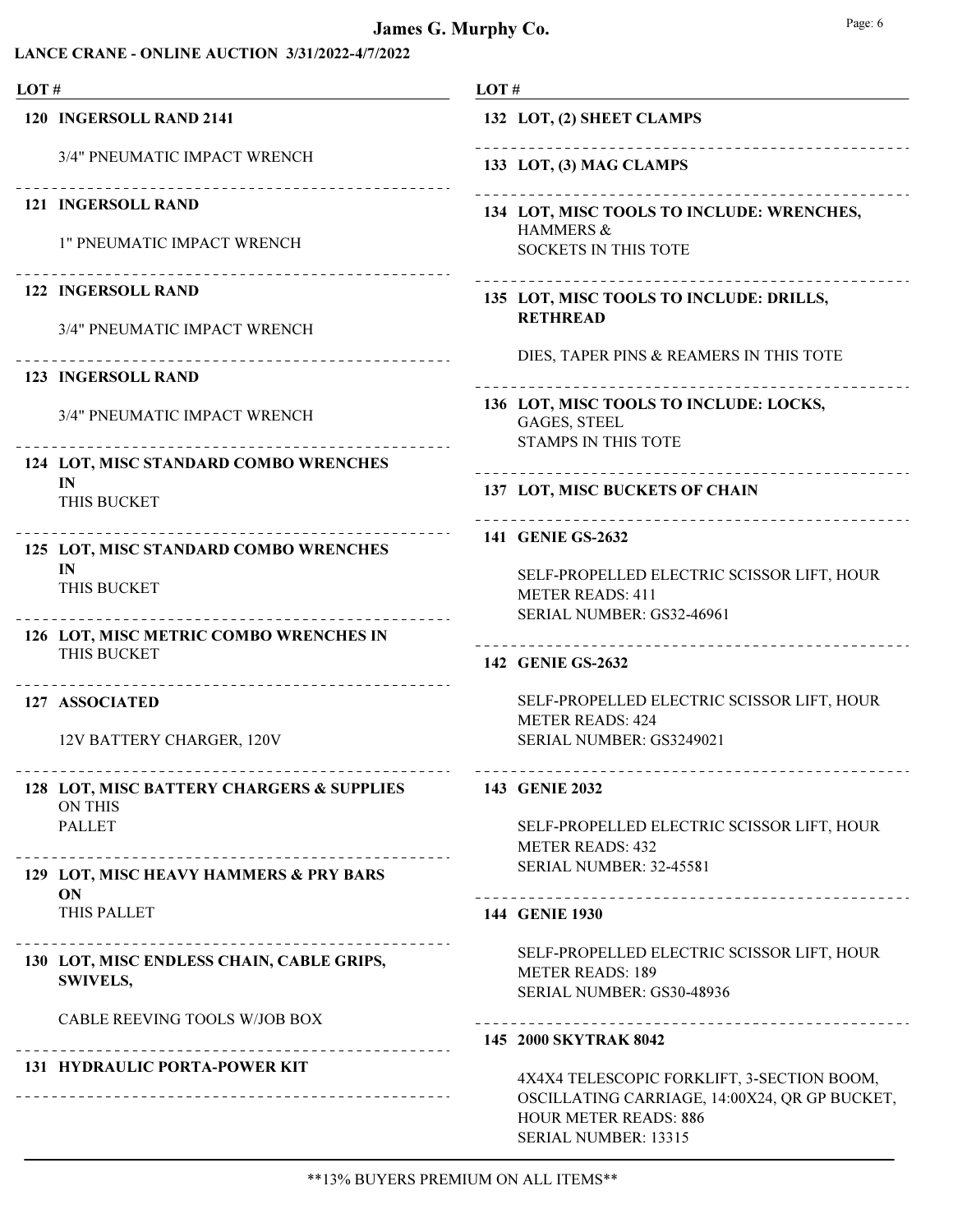#### LANCE CRANE - ONLINE AUCTION 3/31/2022-4/7/2022

| LOT# |                                                                                                                                                                                                                                                                                                                                                   | LOT# |                                                                                                                                                                                          |
|------|---------------------------------------------------------------------------------------------------------------------------------------------------------------------------------------------------------------------------------------------------------------------------------------------------------------------------------------------------|------|------------------------------------------------------------------------------------------------------------------------------------------------------------------------------------------|
|      | -----------------------------<br><b>146 HYSTER S80EBCS</b><br>7,500 LB HRT FORKLIFT, 217" 3-STAGE MAST, SIDE<br>SHIFT PROPANE, MONOTROL, HOUR METER READS:<br>6,514 (*MUST STAY UNTIL 4 PM, MONDAY, APRIL<br>11TH<br>SERIAL NUMBER: C004D030464                                                                                                   |      | 155 2008 FORD F250<br>SERVICE BODY TRUCK W/PIPE RACK, V8, AUTO<br>TRAILER BRAKES, ODOMETER READS: 140,953<br>(NEED CERTIFIED WEIGHT SLIP TO LICENSE)<br>SERIAL NUMBER: 1FDNF20548ED00145 |
|      |                                                                                                                                                                                                                                                                                                                                                   |      | 156 1999 FORD F350                                                                                                                                                                       |
|      | 147 CAT GC18<br>2,500 LB HRT FORKLIFT, 189" 3-STAGE MAST, SIDE<br>SHIFT, PROPANE, HOUR METER READS: 10,224<br>(*MUST STAY UNTIL 4 PM, MONDAY, APRIL 11TH)<br>SERIAL NUMBER: 2EM05066                                                                                                                                                              |      | 11' FLATBED, V10, AUTO, GOOSENECK HITCH,<br>TRAILER BRAKES, ODOMETER READS: 105,141<br>(NEED CERTIFIED WEIGHT SLIP TO LICENSE)<br>SERIAL NUMBER: 1FDWF36S3XEB80098                       |
|      |                                                                                                                                                                                                                                                                                                                                                   |      | 157 2003 FORD F150                                                                                                                                                                       |
|      | <b>148 FORKLIFT DUMP HOPPER ATTACHMENT</b><br><b>149 FORKLIFT DUMP HOPPER ATTACHMENT</b>                                                                                                                                                                                                                                                          |      | PICKUP, V8, AUTO, CROSSBED TOOLBOX,<br>HEADACHE RACK, ODOMETER READS: 134,807<br>SERIAL NUMBER: 2FTRF17W23CA36095                                                                        |
|      |                                                                                                                                                                                                                                                                                                                                                   |      | 158 2005 TOP NOTCH                                                                                                                                                                       |
|      | <b>150 SCRAP BIN W/FORK POCKETS</b>                                                                                                                                                                                                                                                                                                               |      |                                                                                                                                                                                          |
|      | 151 LOT, (25+/-) CANDLE STICKS IN THIS AREA                                                                                                                                                                                                                                                                                                       |      | T/A TILT BED TRAILER, 6'9" X 13' DECK<br>SERIAL NUMBER: 1T9FS18205T506315                                                                                                                |
|      | 152 2014 RAM 5500                                                                                                                                                                                                                                                                                                                                 |      | 159 2001 BILJAX ET4000                                                                                                                                                                   |
|      | 13' S/A SERVICE BODY TRUCK, CUMMINS TURBO<br>DIESEL, AUTO, HOBART CHAMPION 16 (194 HRS),<br>AMERICAN EAGLE SRS40P HYDRAULIC A/C,<br>STELLAR 7628 7,500 LB HYDRAULIC CRANE,<br>WIRELESS CONTROLS, OUTRIGGERS, REAR WORK<br>BENCH W/8" VISE, LED WORK LIGHT, ODOMETER<br>READS: 79,141, HOUR METER READS: 2,964<br>SERIAL NUMBER: 3C7WRMBL5EG225972 |      | 54" X 120" HYDRAULIC DROP DECK SCISSOR LIF<br><b>TRAILER</b><br>SERIAL NUMBER: 5CUBE3S111A000336                                                                                         |
|      |                                                                                                                                                                                                                                                                                                                                                   |      | ------------------------------<br><b>160 2000 BUTLER</b>                                                                                                                                 |
|      |                                                                                                                                                                                                                                                                                                                                                   |      | S/A TILT BED TRAILER, 5'5" X 12' DECK, SPARE T<br>SERIAL NUMBER: 1BUD1210342001861                                                                                                       |
|      | -------------------------------<br>153 2015 FORD F350                                                                                                                                                                                                                                                                                             |      | 161 1982 BELSH                                                                                                                                                                           |
|      | SERVICE BODY TRUCK, V8, AUTO, 11' BED,<br>VENTURO BT6KR HYDRAULIC CRANE W/PENDANT<br>CONTROL, TWIN TANK HONDA DRIVE A/C, REAR                                                                                                                                                                                                                     |      | S/A TILT BED TRAILER, 5'10" X 12' DECK, SPARE<br><b>SERIAL NUMBER: 29762</b>                                                                                                             |

-------------------------------

--------------------------------

\_\_\_\_\_\_\_\_\_\_\_\_\_\_\_\_\_\_\_\_\_\_\_\_\_\_\_\_\_\_\_\_

-------------------------------

-------------------------------

AILER, 5'5" X 12' DECK, SPARE TIRE SERIAL NUMBER: 1BUD1210342001861

AILER, 5'10" X 12' DECK, SPARE TIRE 29762

#### 162 1988 BUTLER

S/A TILT BED TRAILER, 5'6" X 11' DECK SPARE TIRE SERIAL NUMBER: 1BUD1010412002612

#### 163 1991 GOLD

T/A GOOSENECK TRAILER, 8' X 13' DECK SERIAL NUMBER: GW06L0NNIERWICKER

SERVICE BODY TRUCK W/PIPE RACK, V8, AUTO, TRAILER BRAKES, ODOMETER READS: 133,118 SERIAL NUMBER: 1FDRF3E62DEA36040

WORK BENCH W/6" VISE, ODOMETER READS: 96,559

SERIAL NUMBER: 1FDRF3G64FEB00806

#### 154 2013 FORD F350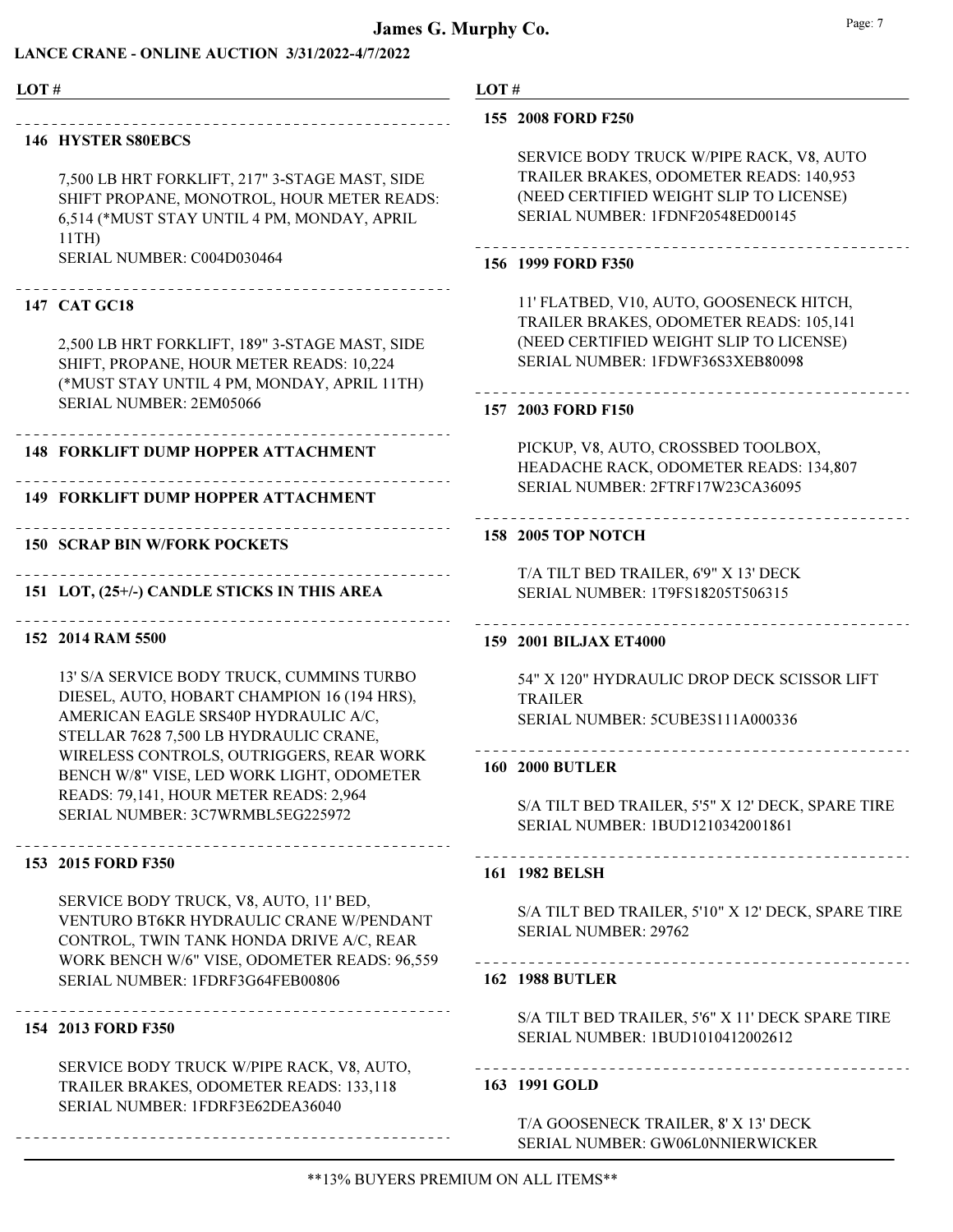#### LANCE CRANE - ONLINE AUCTION 3/31/2022-4/7/2022

| LOT#                                                                                                   | LOT#                                                                             |
|--------------------------------------------------------------------------------------------------------|----------------------------------------------------------------------------------|
| ____________________________________<br>164 T/A GOOSENECK TRAILER FRAME, 5' X 12'<br><b>DECK FRAME</b> | 181 LOT, MISC CONCRETE WALL BLOCKS IN<br>THIS ROW<br>. _ _ _ _ _ _ _ _ _ _ _ _ _ |
| SERIAL NUMBER: WA94174888<br>_____________________                                                     | <b>182 5' WAREHOUSE LADDER</b>                                                   |
| 165 HYDRA-DYNE                                                                                         | <b>183 5' WAREHOUSE LADDER</b>                                                   |
| HYDRAULIC CABLE REELING SPOOLER, 2 CYL GAS<br>DRIVE W/POWER FAIR LEAD<br>SERIAL NUMBER: RW6643         | <b>184 4' WAREHOUSE LADDER</b>                                                   |
|                                                                                                        | <b>185 METAL FRAME TARP BUILDING</b>                                             |
| <b>166 LARGE REEL STAND W/BRAKE</b>                                                                    | 186A LOT, MISC TRUCK TIRES IN THIS TOTE                                          |
| <b>167 SMALL REEL STAND W/BRAKE</b>                                                                    | <b>186B HYDRAULIC PALLET JACK</b>                                                |
| 168 FORKLIFT LIFTING ATTACHMENT, 7,500 LB<br><b>RATED</b>                                              | 187 METAL RACK                                                                   |
| 169 FORKLIFT SWIVEL ATTACHMENT, 7,500 LB<br><b>RATED</b>                                               | <b>188 GREENLEE</b>                                                              |
|                                                                                                        | <b>JOB BOX</b>                                                                   |
| 170 HYDRAULIC BOOM FORKLIFT ATTACHMENT                                                                 | 189 LOT, ROLLING SHELF UNIT W/METAL RACK                                         |
| 171 LOT, (8+/-) STEEL SAWHORSES                                                                        |                                                                                  |
| 172 LOT, (3+/-) STEEL SAWHORSES                                                                        | <b>190A APPROX 28' GATE W/POSTS</b>                                              |
| ______________________________                                                                         | 190B 12' ALUMINUM LADDER W/HAND RAIL                                             |
| 173 LOT, (2+/-) STEEL SAWHORSES                                                                        | <b>190Z SALE MOVES BACK INSIDE BUILDING</b>                                      |
| 174 LOT, (2+/-) STEEL SAWHORSES                                                                        |                                                                                  |
|                                                                                                        | 191 RAPTOR                                                                       |
| 175 LOT, MISC STEEL INSTALLATION FIXTURES<br>IN<br><b>THIS ROW</b>                                     | 2,000 LB 1" PNEUMATIC TORQUE MACHINE<br>W/SOCKETS, MANIFOLD & JOB BOX            |
| ________________________________<br>176 LOT, MISC STEEL PIECES IN THIS ROW                             | 192 LOT, VON MOD #C-1 DIELECTRIC TESTING<br><b>UNIT W/JOB</b><br><b>BOX</b>      |
| 177 LOT, (3+/-) BLOCKS ON THIS PALLET                                                                  | ____________________________                                                     |
| 178 LOT, (6+/-) BLOCKS ON THIS PALLET                                                                  | 193 HUSQVARNA 3120K                                                              |
| 179 LOT, (2) MAN HOLE COVERS                                                                           | ABRASIVE RAIL SAW W/PARTS SAW & JOB BOX                                          |
|                                                                                                        | 194 LOT, OTC 30-TON HYDRAULIC PULLER                                             |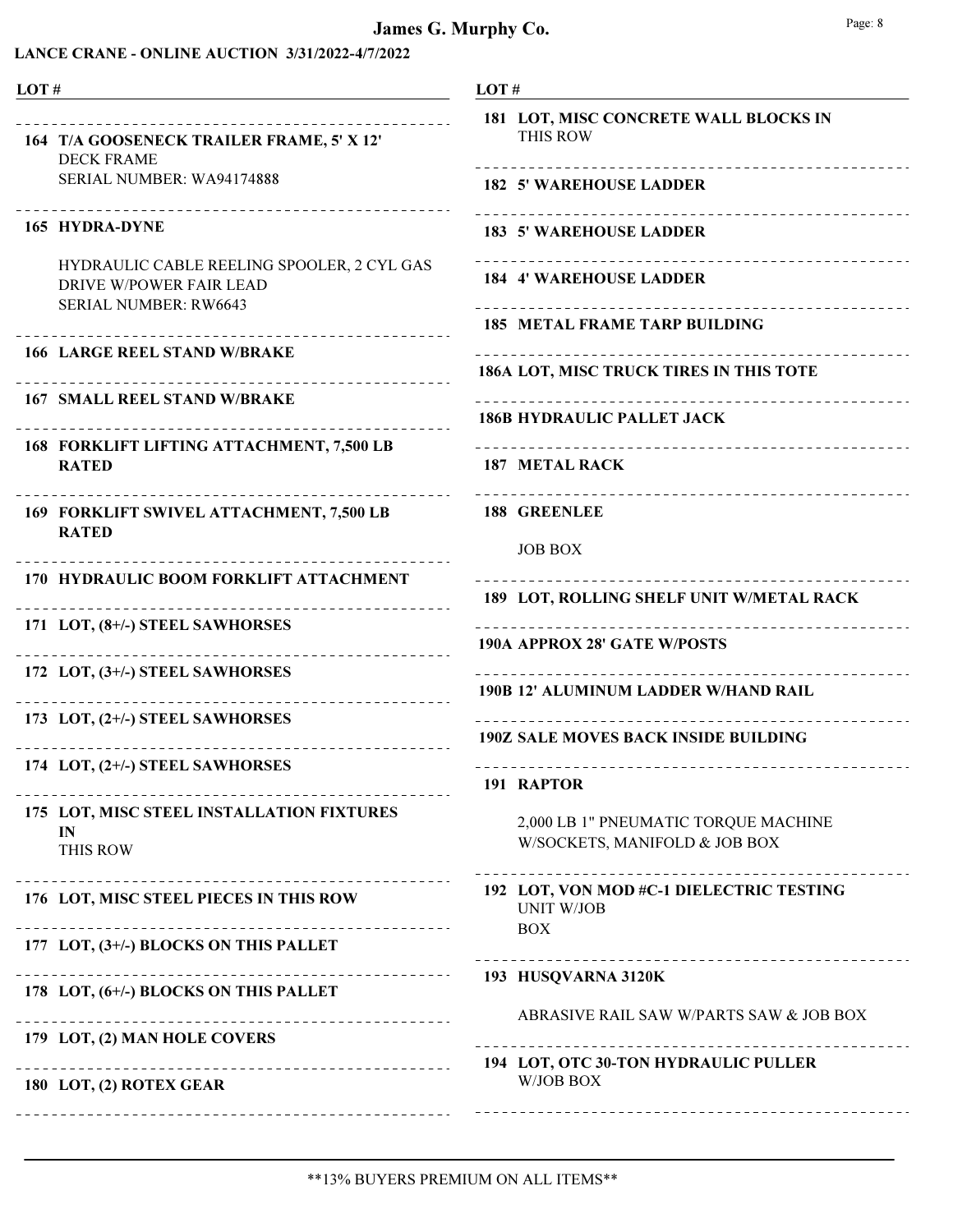| LOT# |                                                                               | LOT#                                                                                          |  |  |
|------|-------------------------------------------------------------------------------|-----------------------------------------------------------------------------------------------|--|--|
|      | 195 LOT, OTC 17-TON HYDRAULIC PULLER<br>W/JOB BOX                             | 207 LOT, MISC STINGERS & CLAMPS W/JOB BOX                                                     |  |  |
|      | 196 LOT, MISC GEAR PULLER PARTS W/JOB BOX                                     | 208 LOT, MISC SPOOLS OF ROPE & JOB BOX                                                        |  |  |
|      | 197 LOT, SLIDE HAMMER & PULL FIXTURES<br><b>W/CART</b>                        | 209 OXY/ACET SET W/GAUGES, TORCH & HOSE<br>W/JOB BOX                                          |  |  |
|      | $- - - - - - - -$<br>198 LOT, (3) POSI LOCK PULLERS W/JOB BOX<br>(MODELS 113, | 210 OXY/ACET SET W/GAUGES, TORCH & HOSE<br>W/JOB BOX                                          |  |  |
|      | $116 \& 210$                                                                  | 211 OXY/ACET SET W/GAUGES, TORCH & HOSE<br>W/JOB BOX                                          |  |  |
|      | <b>199 CONCRETE VIBRATOR</b>                                                  |                                                                                               |  |  |
|      | 200 UNIVERSAL                                                                 | 212 OXY/ACET SET W/GAUGES, TORCH & HOSE<br>W/JOB BOX                                          |  |  |
|      | 150,000 BTU PROPANE HEATER                                                    | _____________________________________<br>213 OXY/ACET SET W/GAUGES, TORCH & HOSE<br>W/JOB BOX |  |  |
|      | 201 UNIVERSAL                                                                 |                                                                                               |  |  |
|      | 350,000 BTU PROPANE HEATER                                                    | 214 LOT, MISC WELDING LEAD IN THIS BIN                                                        |  |  |
|      | 202A SET OF GREENLEE CABLE REEL STANDS                                        | 215 MOUNTAIN 42" FAN, 120V                                                                    |  |  |
|      | 202B LOT, (2) ROLLER STANDS                                                   | 216 BANDING SET W/TOOLING                                                                     |  |  |
|      | -----------------------------------<br>202C LOT, (2) ROLLER STANDS            | <b>217 BANDING SET W/TOOLING</b>                                                              |  |  |
|      | <b>203 TIME SAVING TOOLS</b>                                                  | <b>218 BANDING SET W/TOOLING</b>                                                              |  |  |
|      | ELECTRIC PIPE BENDER W/RIGID DIES                                             | 219 TRAILER LIGHT TEST SET                                                                    |  |  |
|      | ---------------------------<br>204 TROY-BILT TOMAHAWK                         | 220 LOT, HARDWARE BIN W/CONTENTS                                                              |  |  |
|      | <b>GAS CHIPPER</b>                                                            | 221 LOT, HARDWARE BIN W/CONTENTS                                                              |  |  |
|      | 205 MANTIS                                                                    | 222 24' FIBERGLASS EXTENSION LADDER                                                           |  |  |
|      | <b>SMALL GARDEN TILLER</b>                                                    | 223 24' FIBERGLASS EXTENSION LADDER                                                           |  |  |
|      | 206 GREENLEE                                                                  | 224 24' FIBERGLASS EXTENSION LADDER                                                           |  |  |
|      | <b>REEL DOLLY</b>                                                             | 225 24' FIBERGLASS EXTENSION LADDER                                                           |  |  |
|      |                                                                               |                                                                                               |  |  |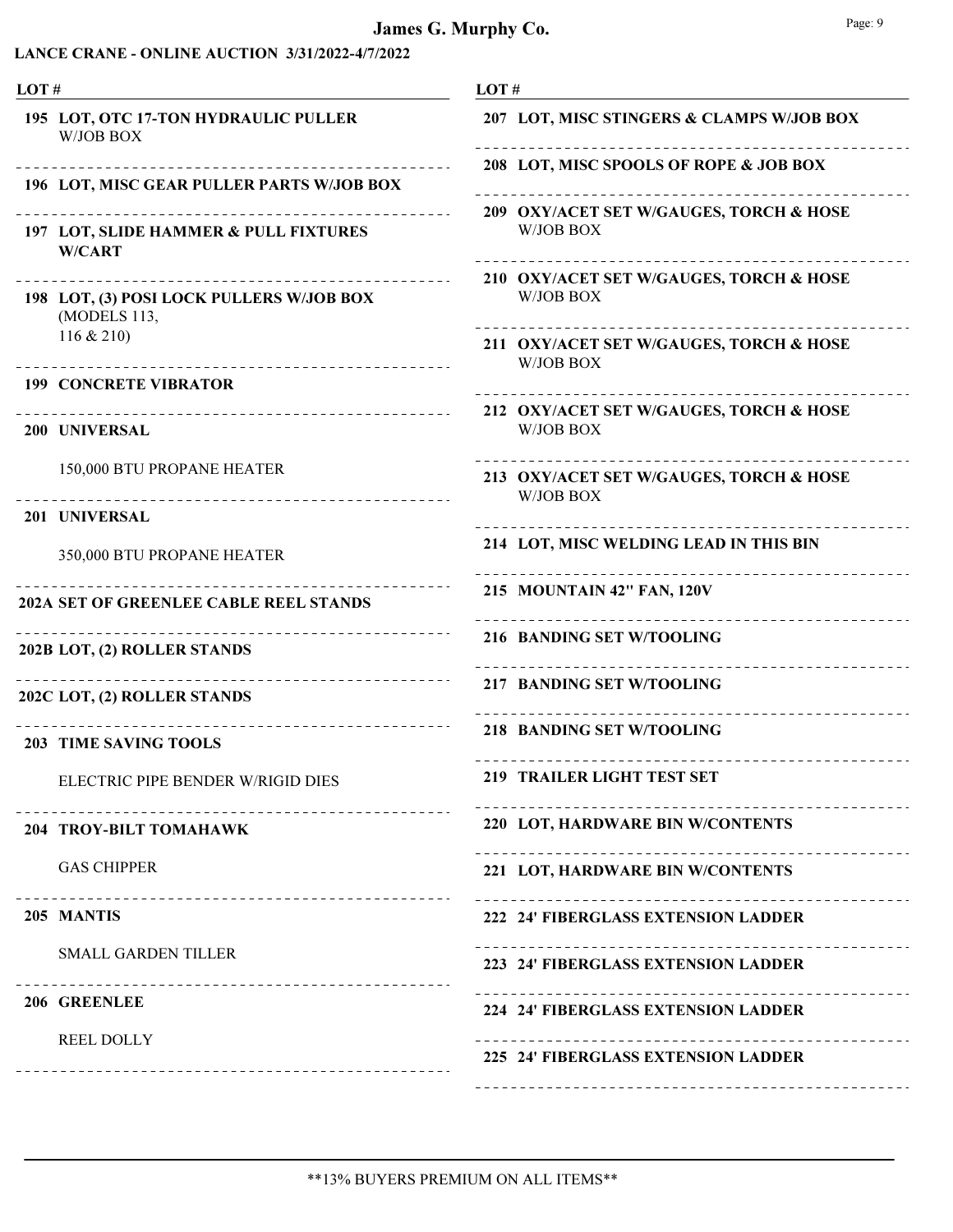| LOT# |                                                                                                                                      | LOT#                                                                   |  |  |
|------|--------------------------------------------------------------------------------------------------------------------------------------|------------------------------------------------------------------------|--|--|
|      | 226 16' FIBERGLASS EXTENSION LADDER                                                                                                  | <b>244 HYDRA SHEAR</b>                                                 |  |  |
|      | 227 12' FIBERGLASS ORCHARD LADDER                                                                                                    | <b>HYDRAULIC CABLE CUTTER</b>                                          |  |  |
|      | 228 12' FIBERGLASS ORCHARD LADDER                                                                                                    | 245 LOT, MISC WIRE ROPE ON THIS SHELF                                  |  |  |
|      | 229 8' FIBERGLASS STEP LADDER                                                                                                        | 246 LOT, MISC WIRE ROPE ON THIS SHELF<br>(FOR SMALL<br><b>CRANES</b> ) |  |  |
|      | 230 8' FIBERGLASS STEP LADDER                                                                                                        |                                                                        |  |  |
|      | 231 8' FIBERGLASS STEP LADDER                                                                                                        | 247 LOT, MISC WIRE ROPE ON THIS SHELF                                  |  |  |
|      | 232 6' DOUBLE SIDE FIBERGLASS STEP LADDER                                                                                            | <b>248 SNAP ON PARTS CLEANER</b>                                       |  |  |
|      | 233 6' DOUBLE SIDE FIBERGLASS STEP LADDER                                                                                            | <b>248Z SALE MOVES TO NEXT BAY</b>                                     |  |  |
|      | 234 6' FIBERGLASS STEP LADDER                                                                                                        | 249 50' DOUBLE HOOK, GRADE 8 CHAIN                                     |  |  |
|      | _________________<br>235 6' FIBERGLASS STEP LADDER                                                                                   | 250 50' DOUBLE HOOK, GRADE 8 CHAIN                                     |  |  |
|      | ---------------------<br>236 6' FIBERGLASS STEP LADDER                                                                               | 251 25' DOUBLE HOOK, GRADE 8 CHAIN                                     |  |  |
|      | 237 10' FIBERGLASS STEP LADDER                                                                                                       | 252 25' DOUBLE HOOK, GRADE 8 CHAIN                                     |  |  |
|      | -------------------<br>238 12' FIBERGLASS STEP LADDER                                                                                | 253 ALLOY 2-1/2", 82-TON SHACKLE                                       |  |  |
|      | 239 12' FIBERGLASS STEP LADDER                                                                                                       | 254 LOT, (2) 2" 52-TON, (2) 1-1/2" 35-TON<br><b>SHACKLES</b>           |  |  |
|      | 240 12' FIBERGLASS STEP LADDER                                                                                                       | 255A LOT, (9) 1-1/4" X 21-TON ALLOY SHACKLES                           |  |  |
|      | 241 LOT, MISC PLASTIC PARTS BINS ON THIS<br><b>PALLET</b>                                                                            | 255B LOT, (9) 1-1/4" X 21-TON ALLOY SHACKLES                           |  |  |
|      | 242 LOT, 2-SECTIONS OF 44" X 92" X 11'9" HIGH                                                                                        | 256A LOT, (7) 1-1/2" X 30-TON ALLOY SHACKLES                           |  |  |
|      | INDUSTRIAL PALLET RACKING (\$250 REFUNDABLE<br>STUD GRINDING DEPOSIT REQUIRED TO ENSURE                                              | 256B LOT, (6) 1-1/2" X 30-TON ALLOY SHACKLES                           |  |  |
|      | STUDS ARE PROPERLY GROUND FLUSH TO FLOOR)                                                                                            | 257 LOT, (6+/-) I-BEAM HOIST HANGERS                                   |  |  |
|      | 243 LOT, 2-SECTIONS OF 36" X 103" X 12' HIGH                                                                                         | 258 LOT, MISC 220V CORDS                                               |  |  |
|      | INDUSTRIAL PALLET RACKING (\$250 REFUNDABLE<br>STUD GRINDING DEPOSIT REQUIRED TO ENSURE<br>STUDS ARE PROPERLY GROUND FLUSH TO FLOOR) | 259 PNEUMATIC TIRE HAND TRUCK                                          |  |  |
|      |                                                                                                                                      |                                                                        |  |  |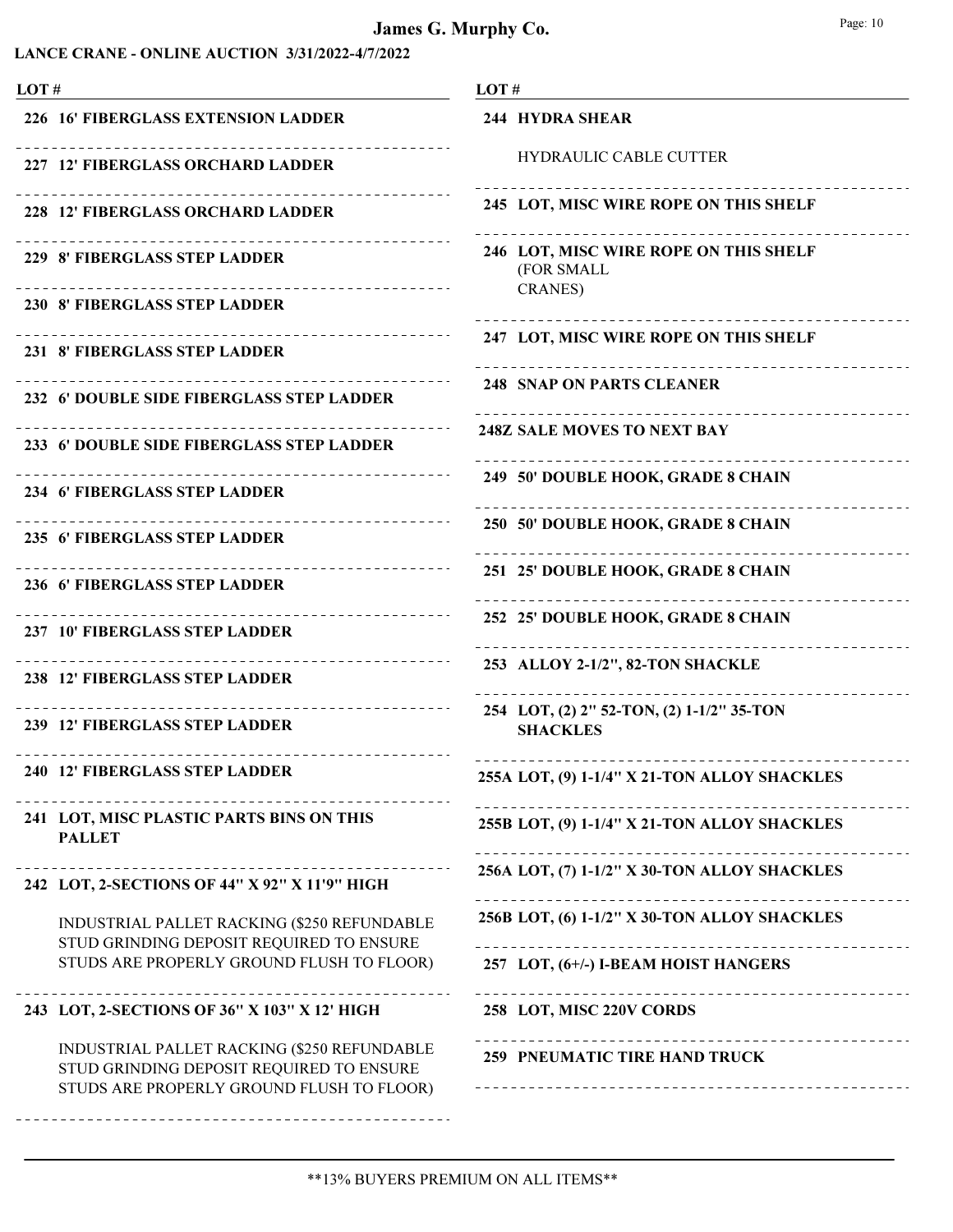# James G. Murphy Co.

|--|--|

| LOT#                                                                          | LOT#                                                      |
|-------------------------------------------------------------------------------|-----------------------------------------------------------|
| <b>260 PNEUMATIC TIRE HAND TRUCK</b>                                          | 276 LOT, MISC C-CLAMPS IN THIS BUCKET                     |
| 261 HAND TRUCK                                                                | 277 LOT, MISC CLAMPS IN THIS BUCKET                       |
| ---------------------------------<br>262 HAND TRUCK                           | 278 LOT, MISC HEAVY C-CLAMPS IN THIS<br><b>BUCKET</b>     |
| 263 SHEET DOLLY<br>_________________________________                          | 279 LOT, (2) SCARFING TORCHES                             |
| 264 THERMAL DYNAMICS PAK MASTER 50<br>PLASMA CUTTER W/TORCH                   | __________________________________<br>280 CREEPER         |
| <b>265 MILLER XMT 300</b>                                                     | <b>281 VICTOR TRACK</b>                                   |
| DC INVERTER ARC WELDER, 230/460V, 3 PHASE                                     | TORCH W/EXTRA TORCH<br><u>.</u>                           |
| _________________________________<br>266 MILLER S-22P12                       | 282 LOT, (5+/-) BESSY CLAMPS                              |
| CONSTANT SPEED WIRE FEED W/TORCH                                              | 283 APPROX 63" X 8' X 1/2" STEEL WORKBENCH                |
| 267 MILLER SPOOLMATIC 30A                                                     | <b>284 WOOD TOP BENCH</b>                                 |
| <b>SPOOL GUN WELDER</b>                                                       | 285 WOOD TOP BENCH                                        |
| <b>268 LOT, MILLER CONTROLS</b>                                               | 286 WOOD TOP BENCH                                        |
| _________________<br>269 LOT, OXY/ACET TORCH W/TIPS                           | 287 WOOD TOP BENCH<br>------------------------            |
| ____________________________________<br>270 VICTOR                            | 288A 6 PC MIC SET, 1" - 6"                                |
| MOTORIZED CUTTING TORCH                                                       | 288B LOT, MISC CRANE MANUALS                              |
| 271 OXY BOTTLE W/MASK                                                         | 288C LOT, MISC CRANE MANUALS                              |
| 272 OXY/ACET SET W/BOTTLE, GAUGES, HOSE &<br><b>TORCH</b>                     | 289 6" - 12" MIC                                          |
| 273 OXY/ACET SET W/BOTTLE, GAUGES & HOSE<br>(NO TORCH)                        | 290 LOT, (2) DIAL INDICATORS & BASES,<br><b>HARD CASE</b> |
| ----------------------------------<br>274 LOT, MISC EYE BOLTS & HOOKS IN THIS | _______________________________<br>291 DIAL INDICATOR     |
| <b>BUCKET</b>                                                                 | 292 DIAL INDICATOR                                        |
| 275 LOT, MISC TOOLS IN THIS BUCKET                                            | ----------------------------------<br>293 MITUTOYO        |
|                                                                               | $0-1$ " MIC                                               |

\*\*13% BUYERS PREMIUM ON ALL ITEMS\*\*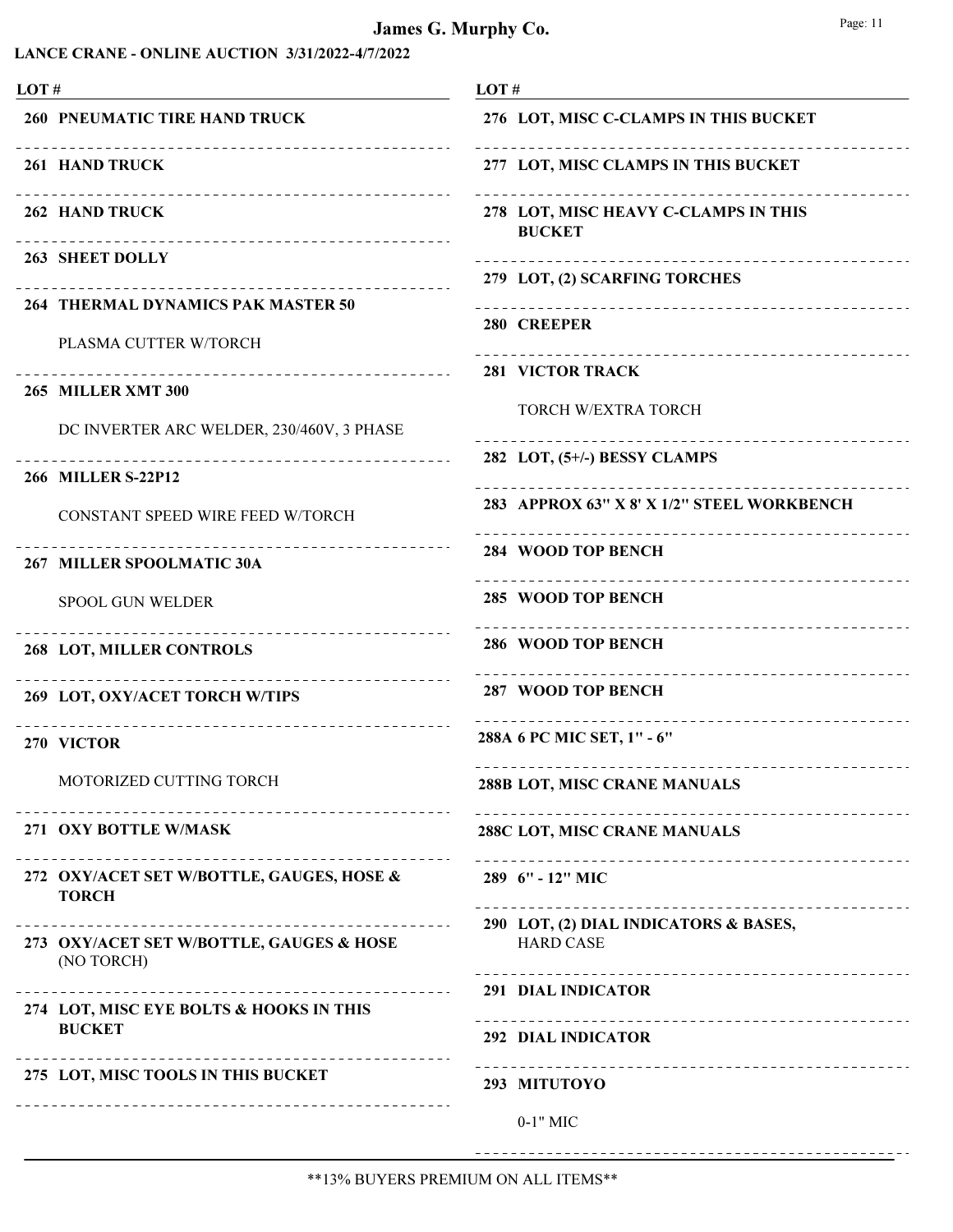| LOT# |                                                                                       | LOT#                                                     |  |
|------|---------------------------------------------------------------------------------------|----------------------------------------------------------|--|
|      | 294 DATA PLATE STAMP MACHINE                                                          | 311 LOT, MISC SOFT SLINGS IN THIS SECTION                |  |
|      | 295 MITUTOYO                                                                          | 312 LOT, MISC SOFT SLINGS IN THIS SECTION                |  |
|      | <b>12" VENEER CALIPER</b>                                                             | 313 LOT, MISC CHAINS IN THIS SECTION                     |  |
|      | _________________________________<br>296 LUFKIN                                       | 314 LOT, MISC CHAINS IN THIS SECTION                     |  |
|      | <b>BORE DEPTH GAUGE</b>                                                               | 315 GRADE 8 2-HOOK 3/4" CHAIN SLING                      |  |
|      | 297 LOT, CONCRETE FINISH TOOLS                                                        | 316 GRADE 10 2-HOOK CHAIN SLING (15,000 LB               |  |
|      | 298 LOT, 7-SECTIONS OF LOCKER UNITS                                                   | RATED, 20'<br>SLING)                                     |  |
|      | 299 LOT, 2-DOOR METAL CABINET W/CONTENTS                                              | 317 GRADE 10 2-HOOK CHAIN SLING (15,000 LB<br>RATED, 20' |  |
|      | 300 LOT, 2-DOOR METAL CABINET W/CONTENTS                                              | SLING)                                                   |  |
|      | 301 LOT, 2-DOOR METAL CABINET W/CONTENTS                                              | 318 GRADE 10 2-HOOK CHAIN SLING (15,000 LB<br>RATED, 20' |  |
|      | 302 LOT, 2-DOOR METAL CABINET W/CONTENTS                                              | SLING)                                                   |  |
|      | 303 LOT, 2-DOOR METAL CABINET W/CONTENTS                                              | 319 GRADE 10 2-HOOK CHAIN SLING (15,000 LB<br>RATED, 20' |  |
|      | 304 LOT, SOFT SLINGS ON THIS SECTION                                                  | SLING)                                                   |  |
|      | 305 LOT, MISC SUPPLIES ON THIS METAL<br><b>CABINET</b>                                | 320 GRADE 8 2-HOOK, 20', 1/2" CHAIN (12,000<br>LB RATED) |  |
|      | --------------------------------<br>306 LOT, MISC HOOKS & SHELF UNIT                  | 321 GRADE 8 2-HOOK, 20', 1/2" CHAIN (12,000<br>LB RATED) |  |
|      | 307 LOT, 1,800 LB CERTIFIED TEST WEIGHTS<br>& SLINGS                                  | 322 GRADE 8 2-HOOK, 20', 1/2" CHAIN (12,000<br>LB RATED) |  |
|      | 308 LOT, MISC SLINGS IN THIS SECTION                                                  | 323 GRADE 8 2-HOOK, 20', 1/2" CHAIN (12,000<br>LB RATED) |  |
|      | 309 LOT, MISC SLINGS IN THIS SECTION                                                  |                                                          |  |
|      | ____________________________<br>310 HYDRAULIC PULL LOAD TESTER, 15 HP,<br>230/460V, 3 | 324 10' SOFT STRAP<br>---------------------------        |  |
|      | PHASE PUMP UNIT W/PENDANT CONTROL, GAUGES<br>& 211,920 LB CYLINDER                    | 325 10' SOFT STRAP<br>---------------------------------  |  |
|      |                                                                                       | 326 15' SOFT STRAP                                       |  |
|      |                                                                                       |                                                          |  |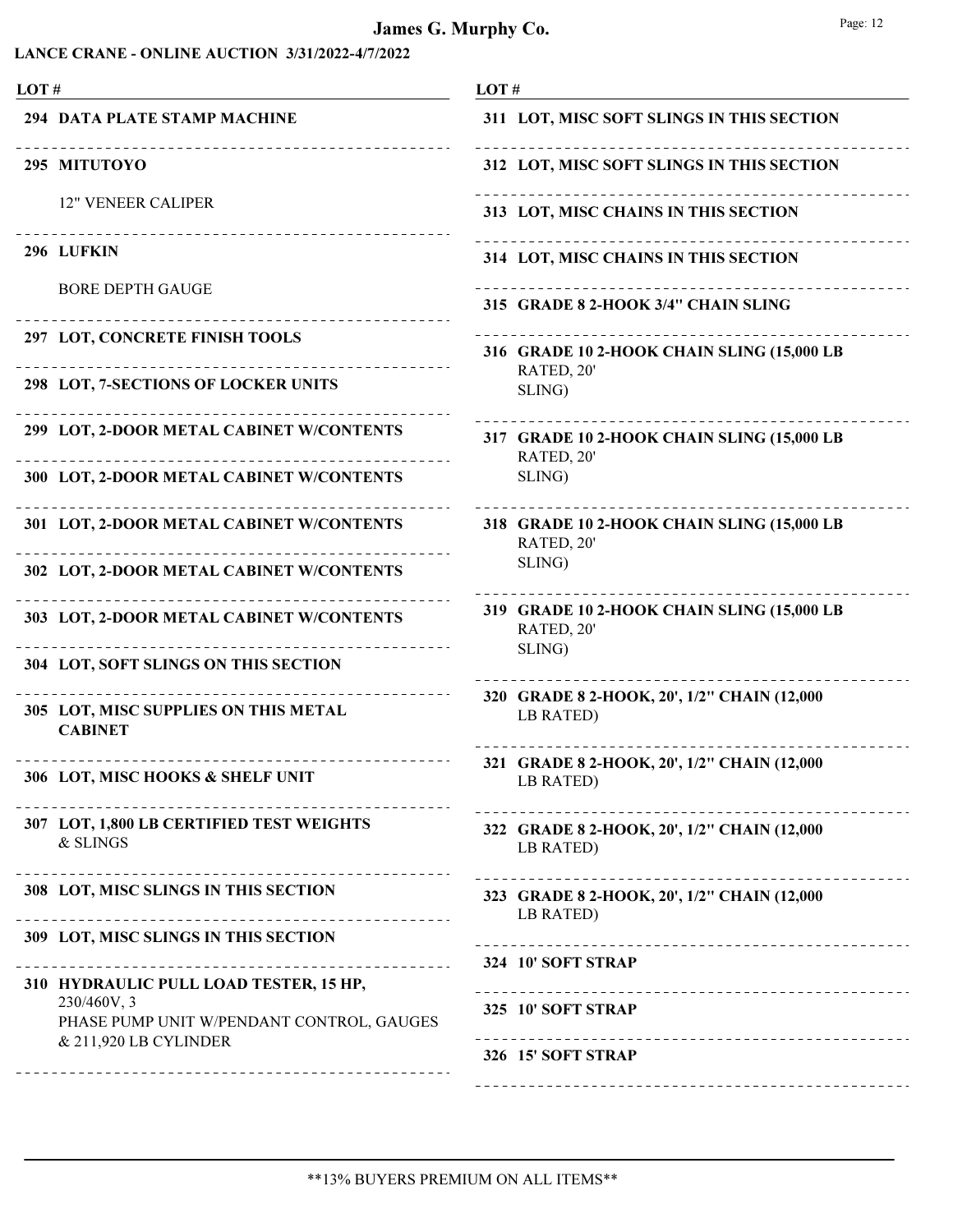# James G. Murphy Co.

|--|--|

| LOT#                                                                              | LOT#                                                       |
|-----------------------------------------------------------------------------------|------------------------------------------------------------|
| <b>327 15' SOFT STRAP</b>                                                         | 342 LOT, (4+/-) ROD OVENS & SUPPLIES                       |
| 328 15' SOFT STRAP<br>------------------------------                              | 343 OXY/ACET SET, GAUGES, HOSE, TORCH &<br><b>CART</b>     |
| <b>329 15' SOFT STRAP</b><br>_____________________________                        | 344 OXY/ACET SET, GAUGES, HOSE, TORCH &                    |
| <b>330 15' SOFT STRAP</b>                                                         | <b>CART</b>                                                |
| 331 LOT, MISC SHACKLES IN THIS SECTION                                            | 345 LOT, (5) SLUSHER BLOCKS FOR REEVING                    |
| 332 LOT, MISC SHACKLES IN THIS SECTION                                            | 346 LOT, (7+/-) SHACKLES                                   |
| 333 LOT, MISC SHACKLES IN THIS SECTION                                            | 347 LOT, (8+/-) MASTER LINKS ON THIS PALLET                |
| 334 LOT, MISC RIGGING SUPPLIES & METAL<br><b>CART</b>                             | 348 LOT, (8+/-) LOAD SOFTENERS                             |
|                                                                                   | 349 LOT, MISC POWER CORDS IN THIS TOTE                     |
| 335 1 HP DUAL WHEEL PEDESTAL GRINDER, 120V<br>----------------------------------- | 350 4" VISE W/STAND                                        |
| 336 JET                                                                           | ----------------------------<br><b>351 PLASTIC CART</b>    |
| 6" BELT/12" DISC SANDER, 480V                                                     | <b>352 PLASTIC CART</b>                                    |
| 337 CRAFTSMAN                                                                     |                                                            |
| <b>VARISPEED DRILL PRESS</b>                                                      | 353 PLASTIC CART<br>______________________________________ |
| 338 MILLER TRAILBLAZER 251                                                        | 354 LOT, (6+/-) BOTTLES                                    |
| 250 AMP/4.5 KW PORTABLE WELDER/GEN SET, GAS<br>DRIVE, HOUR METER READS: 1,109     | 355 330 LB CYLINDER OF COMPRESSED GAS,<br><b>N.O.S.</b>    |
| .<br>339 MILLER DELTAWELD 451                                                     | (CUSTOMER OWNED)                                           |
| 450 AMP POWER SUPPLY W/MILLER S54E WIRE<br>FEED, 230/460V, 3 PHASE                | 356 330 LB CYLINDER OF COMPRESSED GAS,<br><b>N.O.S.</b>    |
| <b>340 MILLER SRH-444</b>                                                         | (CUSTOMER OWNED)                                           |
| 400 AMP POWER SUPPLY, 208/230/460V, 3 PHASE                                       | 357 330 LB CYLINDER OF COMPRESSED GAS,<br><b>N.O.S.</b>    |
| 341 LOCKDOWN B2516                                                                | (CUSTOMER OWNED)                                           |
| <b>HAND BENDER</b>                                                                | 358 330 LB CYLINDER OF COMPRESSED GAS,<br><b>N.O.S.</b>    |
|                                                                                   | (CUSTOMER OWNED)                                           |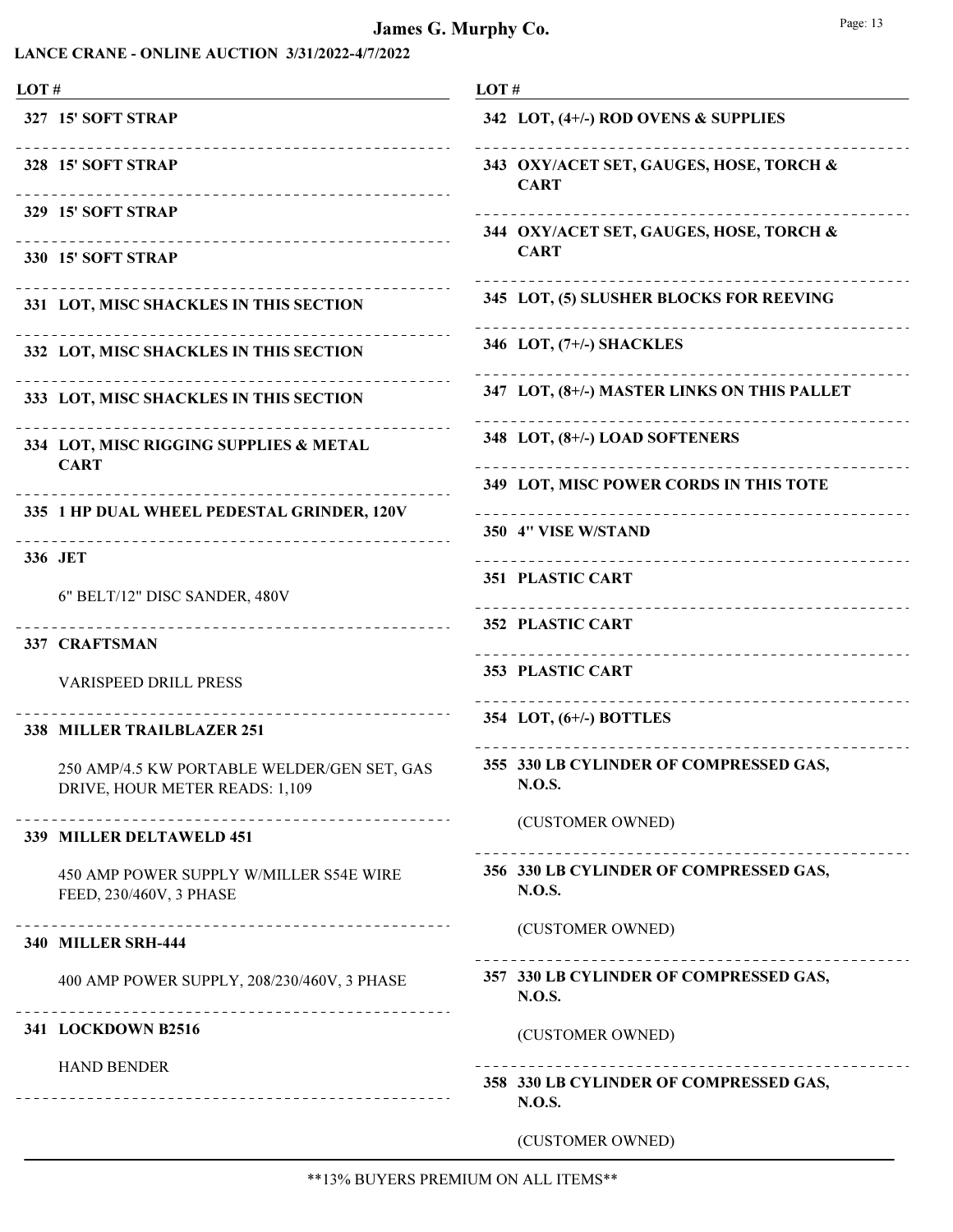# James G. Murphy Co.

| I |  |
|---|--|
|---|--|

| LOT# |                                                                                                     | LOT#                                                      |  |
|------|-----------------------------------------------------------------------------------------------------|-----------------------------------------------------------|--|
|      | 359 330 LB CYLINDER OF COMPRESSED GAS,<br><b>N.O.S.</b>                                             | 371 250 LB CYLINDER OF OXYGEN (CUSTOMER<br><b>OWNED</b> ) |  |
|      | (CUSTOMER OWNED)                                                                                    | 372 250 LB CYLINDER OF OXYGEN (CUSTOMER<br><b>OWNED</b> ) |  |
|      | <b>360 50 LB CYLINDER OF CARBON DIOXIDE</b><br>(CUSTOMER OWNED)                                     | 373 250 LB CYLINDER OF OXYGEN (CUSTOMER<br><b>OWNED</b> ) |  |
|      | 361 50 LB CYLINDER OF CARBON DIOXIDE<br>(CUSTOMER OWNED)                                            | 374 250 LB CYLINDER OF OXYGEN (CUSTOMER<br><b>OWNED</b> ) |  |
|      | 362 50 LB CYLINDER OF CARBON DIOXIDE<br>(CUSTOMER OWNED)                                            | 375 250 LB CYLINDER OF OXYGEN (CUSTOMER<br><b>OWNED</b> ) |  |
|      | 363 50 LB CYLINDER OF CARBON DIOXIDE<br>(CUSTOMER OWNED)                                            | 376 250 LB CYLINDER OF OXYGEN (CUSTOMER<br><b>OWNED</b> ) |  |
|      | <b>364 50 LB CYLINDER OF CARBON DIOXIDE</b><br>(CUSTOMER OWNED)                                     | 377 250 LB CYLINDER OF OXYGEN (CUSTOMER<br><b>OWNED</b> ) |  |
|      | 365 150 LB CYLINDER OF COMPRESSED GAS<br><b>(CUSTOMER</b>                                           | 378 250 LB CYLINDER OF OXYGEN (CUSTOMER<br><b>OWNED</b> ) |  |
|      | OWNED)                                                                                              | 379 250 LB CYLINDER OF OXYGEN (CUSTOMER<br><b>OWNED</b> ) |  |
|      | 366 150 LB CYLINDER OF COMPRESSED GAS<br><b>(CUSTOMER</b>                                           | 380 250 LB CYLINDER OF OXYGEN (CUSTOMER                   |  |
|      | OWNED)                                                                                              | <b>OWNED</b> )                                            |  |
|      | 367 125 LB CYLINDER OF COMPRESSED GAS<br><b>(CUSTOMER)</b>                                          | 381 250 LB CYLINDER OF OXYGEN (CUSTOMER<br><b>OWNED</b> ) |  |
|      | OWNED)                                                                                              | 382 250 LB CYLINDER OF OXYGEN (CUSTOMER<br><b>OWNED</b> ) |  |
|      | 368 80 LB CYLINDER OF COMPRESSED GAS<br>(CUSTOMER OWNED)                                            | 383 250 LB CYLINDER OF OXYGEN (CUSTOMER<br><b>OWNED</b> ) |  |
|      | 369 80 LB CYLINDER OF COMPRESSED GAS<br>(CUSTOMER OWNED)                                            | 384 250 LB CYLINDER OF OXYGEN (CUSTOMER<br><b>OWNED</b> ) |  |
|      | 370 250 LB CYLINDER OF OXYGEN (CUSTOMER<br><b>OWNED</b> )<br>______________________________________ | 385 250 LB CYLINDER OF OXYGEN (CUSTOMER<br><b>OWNED</b> ) |  |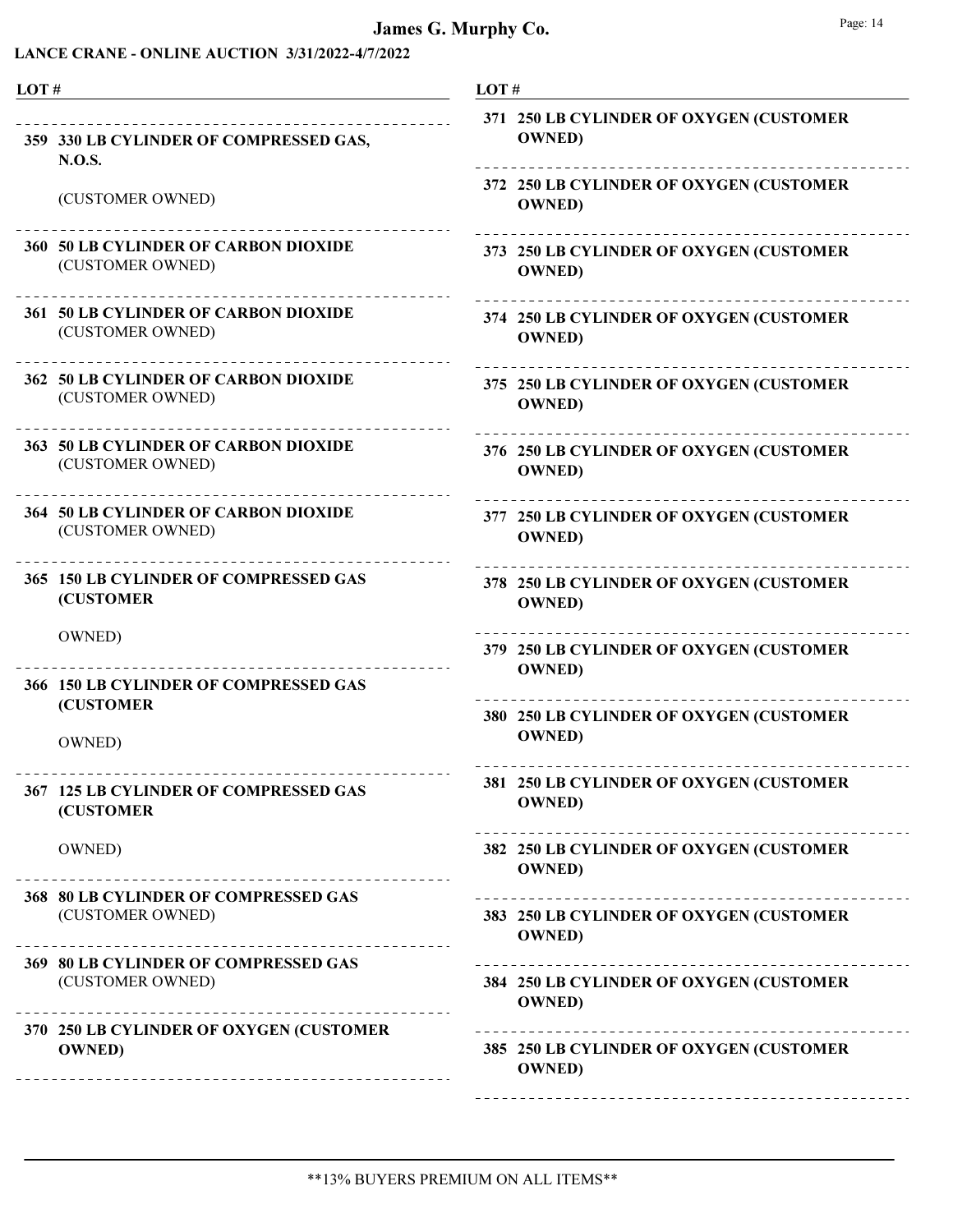| LOT#           |                                                                            | LOT#                                                       |  |
|----------------|----------------------------------------------------------------------------|------------------------------------------------------------|--|
|                | 386 250 LB CYLINDER OF OXYGEN (CUSTOMER<br><b>OWNED</b> )                  | <b>401 LIEBHERR TOWER CRANE MODEL</b>                      |  |
|                | 387 150 LB CYLINDER OF OXYGEN (CUSTOMER                                    | <b>402 GROVE RT HYDRAULIC CRANE MODEL</b>                  |  |
|                | <b>OWNED</b> )                                                             | <b>403 DEMAG TRUCK CRANE MODEL</b>                         |  |
|                | 388 150 LB CYLINDER OF OXYGEN (CUSTOMER<br><b>OWNED</b> )                  | 404 GROVE                                                  |  |
|                | 389 150 LB CYLINDER OF OXYGEN (CUSTOMER                                    | <b>HYDRAULIC CRANE MODEL</b>                               |  |
| <b>OWNED</b> ) | 405 GROVE                                                                  |                                                            |  |
|                | <b>390 140 LB CYLINDER OF ACETYLENE</b><br>(CUSTOMER OWNED)                | <b>HYDRAULIC CRANE MODEL</b>                               |  |
|                | . <u>_ _ _ _ _ _ _ _ _ _ _ _ _ _</u> _<br>391 140 LB CYLINDER OF ACETYLENE | 406 2004 FORD F150 MODEL                                   |  |
|                | (CUSTOMER OWNED)                                                           | <b>407A STEEL TOP WORK TABLE W/VISE</b>                    |  |
|                | 392 140 LB CYLINDER OF ACETYLENE<br>(CUSTOMER OWNED)                       | -------------------------------<br><b>407B POP UP TENT</b> |  |
|                | 393 140 LB CYLINDER OF ACETYLENE                                           | 407C POP UP TENT                                           |  |
|                | (CUSTOMER OWNED)                                                           | <b>408 LOT, MISC CRANE STICKERS ON THIS TABLE</b>          |  |
|                | 394 140 LB CYLINDER OF ACETYLENE<br>(CUSTOMER OWNED)                       | 409 LOT, MISC CRANE STICKERS ON THIS TABLE                 |  |
|                | .<br>395 140 LB CYLINDER OF ACETYLENE<br>(CUSTOMER OWNED)                  | 410 LOT, MISC CRANE STICKERS ON THIS TABLE                 |  |
|                |                                                                            | 411 LOT, MISC CRANE STICKERS ON THIS TABLE                 |  |
|                | 396 140 LB CYLINDER OF ACETYLENE<br>(CUSTOMER OWNED)                       | 412 LOT, MISC CRANE STICKERS ON THIS TABLE                 |  |
|                | 397 140 LB CYLINDER OF ACETYLENE<br>(CUSTOMER OWNED)                       | 413 LOT, MISC CRANE STICKERS ON THIS TABLE                 |  |
|                |                                                                            | 414 LOT, MISC CRANE STICKERS ON THIS TABLE                 |  |
|                | 398 140 LB CYLINDER OF ACETYLENE<br>(CUSTOMER OWNED)                       | 415 12,000 LB SPREADER BAR                                 |  |
|                | 399 KALMAR                                                                 | 416 LOT, (3) SNATCH BLOCKS                                 |  |
|                | CONT CHAMP CONTAINER LOADER MODEL                                          | 417 LOT, 2-DOOR METAL CABINET W/CONTENTS                   |  |
|                | <b>400 MERCEDES TOWER TRUCK CRANE MODEL</b>                                | 418 LOT, 2-DOOR METAL CABINET W/CONTENTS                   |  |
|                |                                                                            |                                                            |  |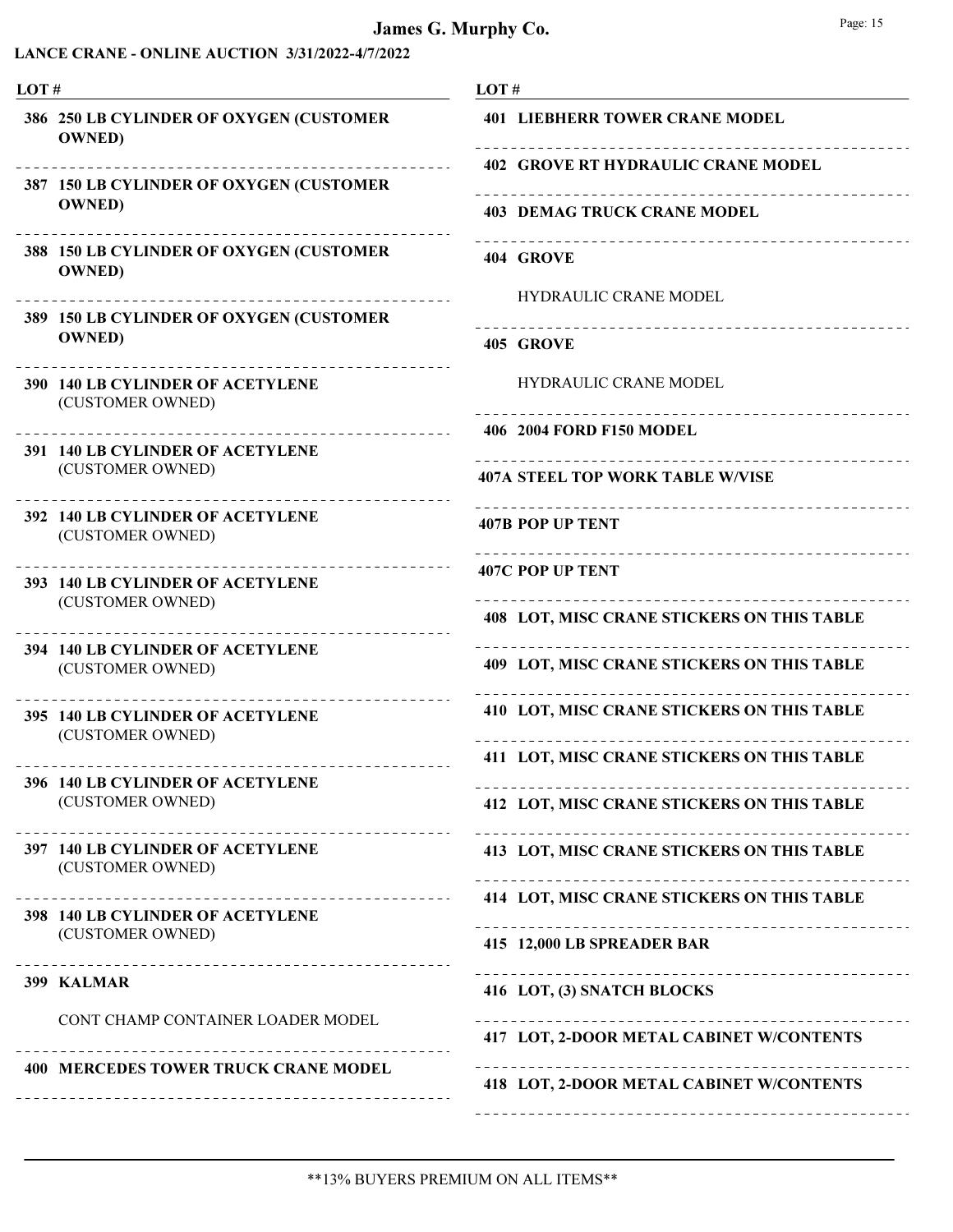| LOT# |                                                                                                | LOT#                                                                        |  |
|------|------------------------------------------------------------------------------------------------|-----------------------------------------------------------------------------|--|
|      | 419 LOT, 2-DOOR METAL CABINET W/CONTENTS                                                       | 440 COFFING                                                                 |  |
|      | 420 LOT, 2-DOOR METAL CABINET W/CONTENTS                                                       | 1-TON CHAIN HOIST W/TROLLY                                                  |  |
|      | 421 LOT, 2-DOOR METAL CABINET W/CONTENTS                                                       | <b>441 LOT, MISC HOSE ON THIS PALLET</b>                                    |  |
|      | 422 LOT, 2-DOOR METAL CABINET W/CONTENTS                                                       | 442 LOT, (2) GORBEL POWER TROLLIES ON<br><b>THIS PALLET</b>                 |  |
|      | 423 LOT, 2-DOOR METAL CABINET W/CONTENTS                                                       | 443 LOT, (2) YALE 1/4 TON CHAIN HOISTS ON                                   |  |
|      | 424 LOT, (2) METAL BOOKCASES                                                                   | THIS PALLET                                                                 |  |
|      | -------------------------------<br><b>429Z SALE MOVES TO NEXT BLDG</b><br>-------------------- | 444 LOT, (2) BUDGET 1/2 TON CHAIN HOISTS<br><b>ON THIS</b><br><b>PALLET</b> |  |
|      | <b>430 DUAL HOSE REEL (UNUSED)</b>                                                             | ____________________________________                                        |  |
|      | 431 RIDGID 300                                                                                 | 445 HARRINGTON HPC 250                                                      |  |
|      | PIPE MACHINE W/CARRIAGE & FOOT CONTROL                                                         | <b>PUSH END TRUCK</b>                                                       |  |
|      |                                                                                                | 446 SHAW BOX                                                                |  |
|      | 432 LOT, RIDGID OILER W/HAND THREADERS &<br><b>REAMER</b>                                      | 2-TON CABLE HOIST W/POWER TROLLY                                            |  |
|      | <b>433 TRISTAND</b>                                                                            | 447 JET                                                                     |  |
|      | 434 LOT, (2) CRAFTSMAN DUAL WHEEL<br><b>GRINDERS</b>                                           | 2-TON CHAIN HOIST W/POWER TROLLY                                            |  |
|      |                                                                                                | 448 LOT, (2) HARRINGTON 3-TON CHAIN HOISTS                                  |  |
|      | <b>435 ELLIS MITER</b>                                                                         | <b>ON THIS</b><br><b>PALLET</b>                                             |  |
|      | HORIZONTAL BANDSAW, 1 HP, 115/208/230V                                                         | 449 LOT, TROLLY SUPPLIES ON THIS PALLET                                     |  |
|      | 436 LOT, MISC STEEL ON THIS SHELF                                                              | ___________________                                                         |  |
|      | <u> 222222222222</u>                                                                           | 450 LOT, (2) 1/2 TON & (1) 300 LB<br><b>ELECTRIC CHAIN</b>                  |  |
|      | 437 LOT, MISC STEEL ON THIS SHELF                                                              | HOISTS ON THIS PALLET                                                       |  |
|      | 438 FORKLIFT TRANSMISSION (SPARE FOR CAT<br>GC18                                               | 451 LOT, 3-SECTIONS OF 30" X 10' X 10"<br><b>HIGH PALLET</b>                |  |
|      | <b>FORKLIFT)</b>                                                                               | <b>SHELVING</b>                                                             |  |
|      | 439 FORKLIFT MOTOR (SPARE FOR CAT GC18<br><b>FORKLIFT)</b><br>_____________________________    | 452 LOT, THERMITE RAIL WELDING EQUIPMENT<br><b>ON THIS</b><br><b>PALLET</b> |  |
|      |                                                                                                |                                                                             |  |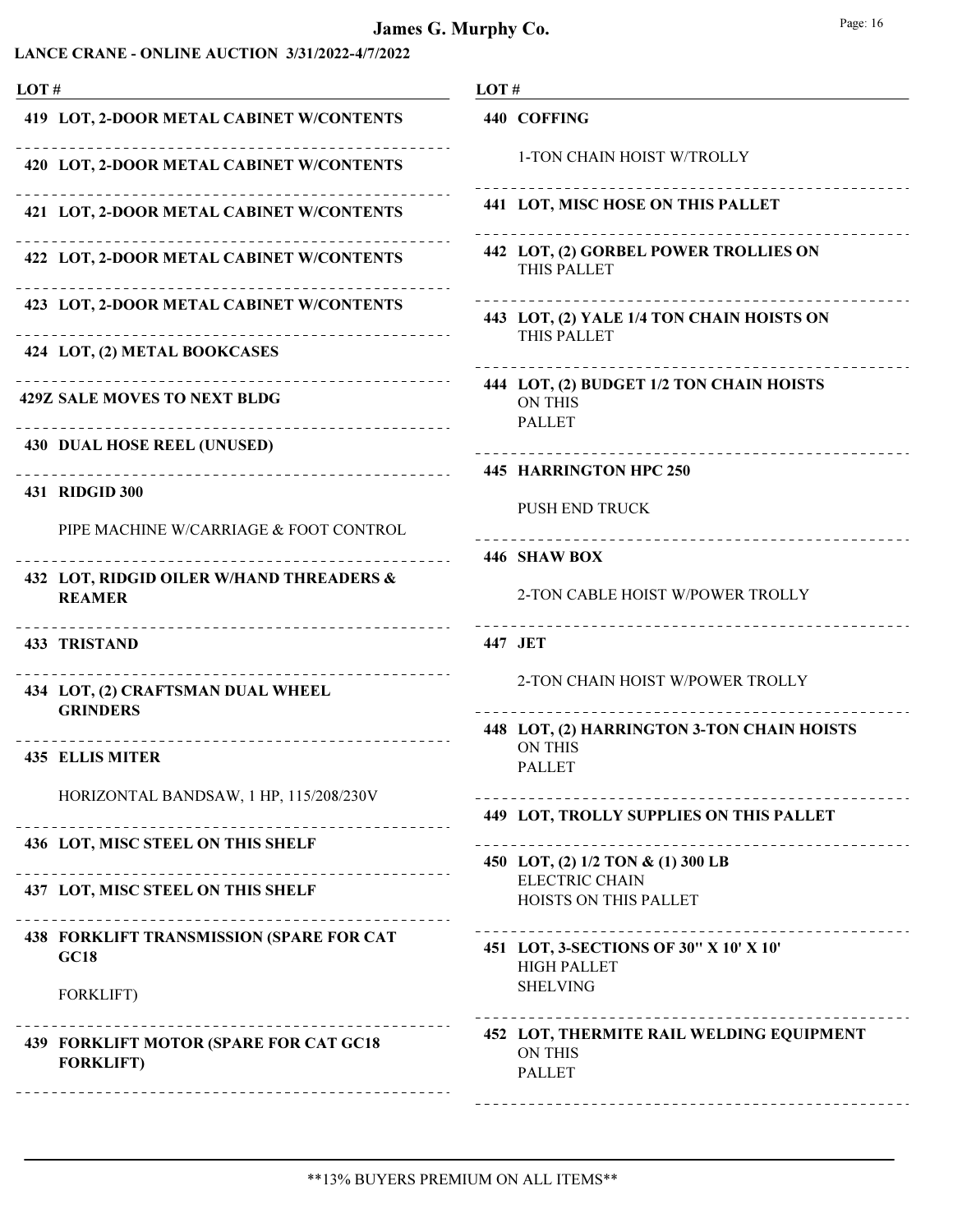| LOT#                                                                           | LOT#                                                                                                                |
|--------------------------------------------------------------------------------|---------------------------------------------------------------------------------------------------------------------|
| <b>453 LOT, MISC RAIL REPAIR SUPPLIES ON</b><br>THIS PALLET                    | 469 LOT, MISC WHEELS ON THIS STACK                                                                                  |
| <b>454 PORTABLE BLOWER W/5.5 HP HONDA DRIVE</b><br>(FOR)                       | 470 LOT, (7+/-) RECEIVER HITCHES & (2) VISES<br><b>ON THIS</b><br><b>SHOP CART</b>                                  |
| THERMITE WELDING)                                                              | _ _ _ _ _ _ _ _ _ _ _ _ _ _ _ _ _ _ _ _<br><b>471 TRANSMISSION DOLLY</b>                                            |
| 455 LOT, (5) MISC PUMPS ON THIS PALLET                                         | 472 LOT, MISC TOOLS & SUPPLIES ON THIS<br><b>SECTION OF</b>                                                         |
| 456 LOT, (5) REELS ON THIS PALLET                                              | <b>SHELVING</b>                                                                                                     |
| 457 LOT, HARSCO & DMF HY RAIL ALIGNMENT &<br>INSTALLATION TOOLS ON THIS PALLET | 473 LOT, MISC TOOLS & SUPPLIES ON THIS<br><b>SECTION OF</b><br><b>SHELVING</b>                                      |
| 458 LOT, TOOLBOX & SPRAY TANK                                                  | _________________________________<br>474 LOT, MISC TOOLS & SUPPLIES ON THIS<br><b>SECTION OF</b><br><b>SHELVING</b> |
| 459 LOT, MISC SHOP SUPPLIES ON THIS PALLET                                     |                                                                                                                     |
| <b>460 STEEL BOTTLE RACK W/FORK POCKETS</b>                                    | 475 LOT, MISC SHOP SUPPLIES IN THIS CORNER                                                                          |
| <b>461 STEEL BOTTLE RACK W/FORK POCKETS</b>                                    | 476 WORK BENCH                                                                                                      |
| <b>462 LOT, POWER BARS IN THIS SECTION</b>                                     | <b>477 5-DRAWER BOTTOM BOX</b>                                                                                      |
| <b>463 CHAIN HOIST PULL TEST BENCH</b>                                         | <b>478 5-DRAWER BOTTOM BOX</b>                                                                                      |
| <b>464 LOT, MISC SHOP SUPPLIES W/METAL BENCH</b>                               | <b>479 5-DRAWER BOTTOM BOX</b>                                                                                      |
| 465 HONDA                                                                      | <b>480 5-DRAWER BOTTOM BOX</b><br>________________________                                                          |
| PORTABLE PRESSURE WASHER W/HOSE, WAND &<br>TIP                                 | <b>481 4-DRAWER BOTTOM BOX</b>                                                                                      |
| 466 CURTIS                                                                     | 482 12-DRAWER BOTTOM BOX W/(2) TOP BOXES                                                                            |
| 5 HP VERTICAL TANK AIR COMPRESSOR,<br>208/230/460V, 3 PHASE                    | <b>483 13-DRAWER BOTTOM BOX</b>                                                                                     |
|                                                                                | <b>485Z SALE MOVES TO 3 CAR GARAGE</b>                                                                              |
| 467 PORTABLE HYDRAULIC FILTRATION PUMP,<br>120V                                | <b>486 ANTIQUE SINGLE DOOR SAFE</b>                                                                                 |
| 468 LOT, MISC GREASE PUMPS & SUPPLIES ON<br>THIS TOTE                          | 487 LOT, (4) FIRE PROOF FILE CABINETS                                                                               |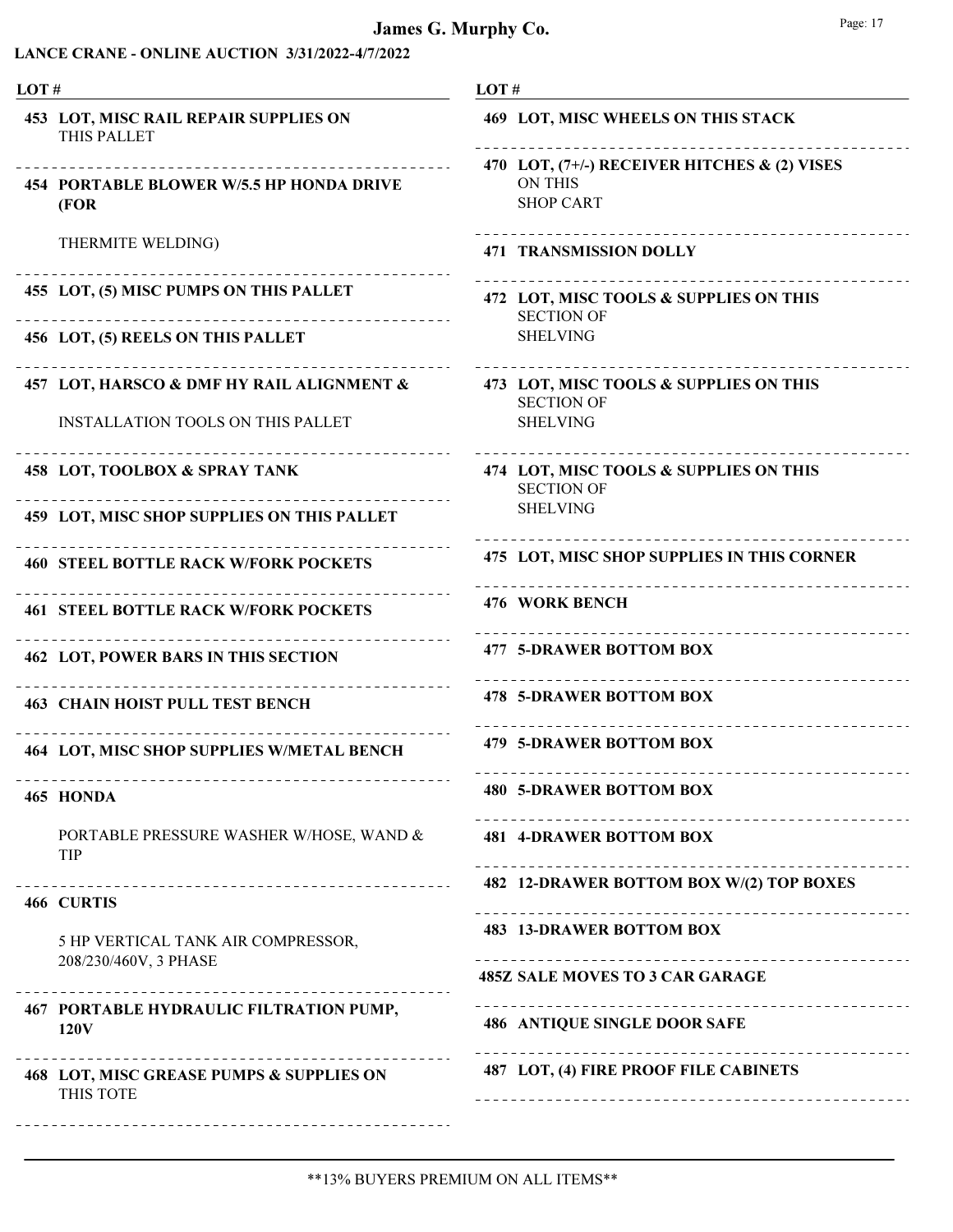| LOT#                                                                               | LOT#                                                                                                                                                                                                                                                                                                                                                                                                                                                                                                         |
|------------------------------------------------------------------------------------|--------------------------------------------------------------------------------------------------------------------------------------------------------------------------------------------------------------------------------------------------------------------------------------------------------------------------------------------------------------------------------------------------------------------------------------------------------------------------------------------------------------|
| <b>488 BRINKMAN</b><br><b>GAS BBQ</b>                                              | 504 LOT, MISC SPOOLS OF PENDANT CONTROL<br><b>WIRE</b>                                                                                                                                                                                                                                                                                                                                                                                                                                                       |
| 489 LOT, MISC CRANE PARTS & SUPPLIES ON<br>THIS SHELF                              | 505 LOT, MISC SPOOLS OF PENDANT CONTROL<br><b>WIRE</b>                                                                                                                                                                                                                                                                                                                                                                                                                                                       |
| <b>UNIT</b>                                                                        | 506 LOT, MISC SPOOLS OF PENDANT CONTROL<br><b>WIRE</b>                                                                                                                                                                                                                                                                                                                                                                                                                                                       |
| 490 LOT, MISC CRANE PARTS & SUPPLIES ON<br>THIS SHELF<br><b>UNIT</b>               | 507 LOT, MISC DIRT TOOLS IN THIS TRASH CAN                                                                                                                                                                                                                                                                                                                                                                                                                                                                   |
| .<br>491 LOT, MISC CRANE PARTS & SUPPLIES ON                                       | 508 LOT, (8+/-) HICKIES IN THIS TRASH CAN                                                                                                                                                                                                                                                                                                                                                                                                                                                                    |
| THIS SHELF<br><b>UNIT</b>                                                          | 509 LOT, 2-DOOR METAL CABINET W/SHOP<br><b>SUPPLIES</b>                                                                                                                                                                                                                                                                                                                                                                                                                                                      |
| 492 LOT, 2-DOOR METAL CABINET W/CRANE<br><b>SUPPLIES</b><br>______________________ | 510 LOT, 2-DOOR METAL CABINET W/SHOP<br><b>SUPPLIES</b>                                                                                                                                                                                                                                                                                                                                                                                                                                                      |
| 493 LOT, 2-DOOR METAL CABINET W/CRANE<br><b>SUPPLIES</b>                           | 511 LOT, 2-DOOR METAL CABINET W/SHOP<br><b>SUPPLIES</b>                                                                                                                                                                                                                                                                                                                                                                                                                                                      |
| 494 LOT, 2-DOOR METAL CABINET W/CRANE<br><b>SUPPLIES</b>                           | 512 LOT, 2-DOOR METAL CABINET W/SHOP<br><b>SUPPLIES</b>                                                                                                                                                                                                                                                                                                                                                                                                                                                      |
| 495 LOT, 2-DOOR METAL CABINET W/CRANE<br><b>SUPPLIES</b>                           | 513 LOT, 2-DOOR METAL CABINET W/SHOP<br><b>SUPPLIES</b>                                                                                                                                                                                                                                                                                                                                                                                                                                                      |
| 496 LOT, MISC CRANE SUPPLIES ON THIS SHELF                                         | 514 LOT, 2-DOOR METAL CABINET W/SHOP<br><b>SUPPLIES</b>                                                                                                                                                                                                                                                                                                                                                                                                                                                      |
| 497 LOT, MISC CRANE SUPPLIES ON THIS SHELF                                         |                                                                                                                                                                                                                                                                                                                                                                                                                                                                                                              |
| 498 LOT, MISC CRANE SUPPLIES ON THIS SHELF                                         | 515 LOT, 2-DOOR METAL CABINET W/SHOP<br><b>SUPPLIES</b>                                                                                                                                                                                                                                                                                                                                                                                                                                                      |
| 499 LOT, MISC CRANE SUPPLIES ON THIS SHELF                                         | 516 LOT, MISC SHOP SUPPLIES ON THIS SHELF<br><b>UNIT</b>                                                                                                                                                                                                                                                                                                                                                                                                                                                     |
| 500 LOT, OPEN SPAN CRANE REPAIR PARTS ON<br>THIS SHELF                             | 517 LOT, MISC SHOP SUPPLIES ON THIS SHELF<br><b>UNIT</b>                                                                                                                                                                                                                                                                                                                                                                                                                                                     |
| 501 LOT, MISC CRANE SUPPLIES ON THIS SHELF                                         |                                                                                                                                                                                                                                                                                                                                                                                                                                                                                                              |
| 502 LOT, MISC CONDUIT & SUPPLIES IN THIS                                           | <b>518 2' WAREHOUSE LADDER</b><br>$\frac{1}{2} \left( \frac{1}{2} \right) \left( \frac{1}{2} \right) \left( \frac{1}{2} \right) \left( \frac{1}{2} \right) \left( \frac{1}{2} \right) \left( \frac{1}{2} \right) \left( \frac{1}{2} \right) \left( \frac{1}{2} \right) \left( \frac{1}{2} \right) \left( \frac{1}{2} \right) \left( \frac{1}{2} \right) \left( \frac{1}{2} \right) \left( \frac{1}{2} \right) \left( \frac{1}{2} \right) \left( \frac{1}{2} \right) \left( \frac{1}{2} \right) \left( \frac$ |
| <b>RACK</b>                                                                        | 519 LOT, MISC CRANE SUPPLIES ON THIS SHELF                                                                                                                                                                                                                                                                                                                                                                                                                                                                   |
|                                                                                    |                                                                                                                                                                                                                                                                                                                                                                                                                                                                                                              |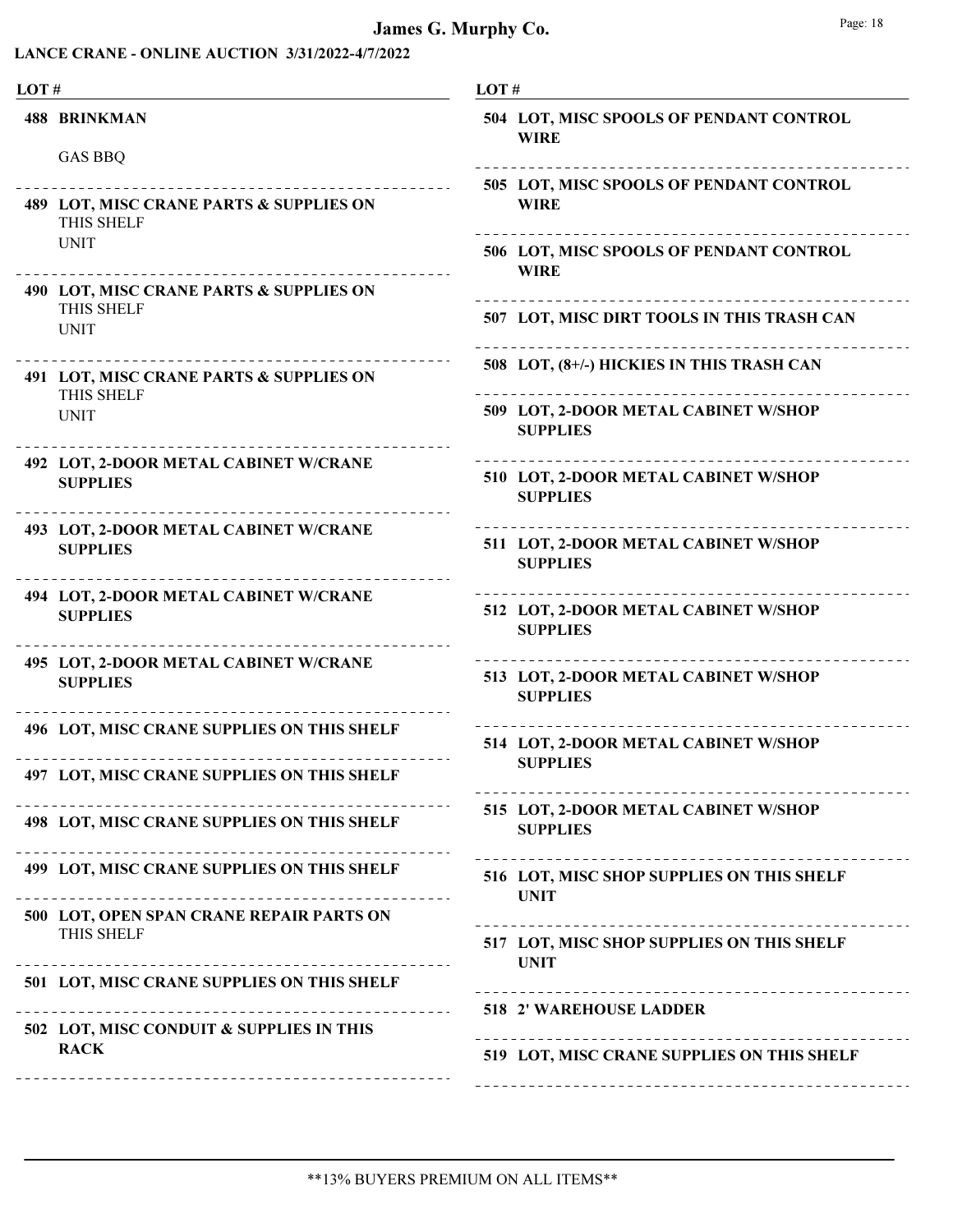| LOT# |                                                                                                        | LOT#                                                                                      |
|------|--------------------------------------------------------------------------------------------------------|-------------------------------------------------------------------------------------------|
|      | 520 LOT, MISC CRANE SUPPLIES ON THIS SHELF                                                             | 539 2,640 LB TEST WEIGHT (CERTIFIED &<br><b>TAGGED)</b>                                   |
|      | 521 LOT, MISC CRANE SUPPLIES ON THIS SHELF                                                             |                                                                                           |
|      | 522 LOT, MISC CRANE SUPPLIES ON THIS SHELF                                                             | 540 2,580 LB TEST WEIGHT (CERTIFIED &<br><b>TAGGED)</b>                                   |
|      | 523 LOT, MISC SHOP SUPPLIES ON THIS SHELF                                                              | 541 2,000 LB TEST WEIGHT (CERTIFIED &<br><b>TAGGED)</b>                                   |
|      | 524 LOT, MISC SHOP SUPPLIES ON THIS SHELF                                                              | 542 2,000 LB TEST WEIGHT (CERTIFIED &                                                     |
|      | 525 LOT, MISC CRANE SUPPLIES IN THIS<br><b>SECTION</b>                                                 | <b>TAGGED)</b>                                                                            |
|      |                                                                                                        | 543 2,000 LB TEST WEIGHT (CERTIFIED &<br><b>TAGGED)</b>                                   |
|      | 526 LOT, MISC CRANE SUPPLIES IN THIS<br><b>SECTION</b>                                                 | 544 2,000 LB TEST WEIGHT (CERTIFIED &                                                     |
|      | 527 LOT, MISC CRANE SUPPLIES IN THIS<br><b>SECTION</b>                                                 | <b>TAGGED)</b>                                                                            |
|      | ________________<br>528 LOT, MISC CRANE SUPPLIES IN THIS                                               | 545 2,000 LB TEST WEIGHT (CERTIFIED &<br><b>TAGGED)</b>                                   |
|      | <b>SECTION</b>                                                                                         | 546 2,000 LB TEST WEIGHT (CERTIFIED &                                                     |
|      | <b>530Z SALES MOVES OUTSIDE</b>                                                                        | <b>TAGGED)</b>                                                                            |
|      | 531 5' X 5' X 5" ACORN TABLETOP                                                                        | 547 1,250 LB TEST WEIGHT (CERTIFIED &<br><b>TAGGED)</b>                                   |
|      | 532 5' X 5' X 5" ACORN TABLETOP                                                                        | 548 TEST WEIGHT (CERTIFIED & TAGGED)                                                      |
|      | 533 5' X 5' X 5" ACORN TABLETOP                                                                        | 549 2,460 LB TEST WEIGHT (CERTIFIED &<br><b>TAGGED)</b>                                   |
|      | 534 5' X 5' X 5" ACORN TABLETOP                                                                        |                                                                                           |
|      | 535 7,560 LB TEST WEIGHT (CERTIFIED &<br><b>TAGGED)</b>                                                | 550 LOT, (2) TEST WEIGHTS W/DOLLY<br>(CERTIFIED &<br>TAGGED)                              |
|      | .<br>536 5,130 LB TEST WEIGHT (CERTIFIED &<br><b>TAGGED)</b>                                           | 551 TEST WEIGHT (CERTIFIED & TAGGED)                                                      |
|      | _________________________________<br>537 5,090 LB TEST WEIGHT (CERTIFIED &<br><b>TAGGED)</b>           | 552 10,740 LB TEST WEIGHT (BUYER IS<br><b>RESPONSIBLE TO</b><br>LOAD, CERTIFIED & TAGGED) |
|      | .<br>538 4,880 LB TEST WEIGHT (CERTIFIED &<br><b>TAGGED)</b><br>______________________________________ | 553 9,900 LB TEST WEIGHT (BUYER IS<br><b>RESPONSIBLE TO</b><br>LOAD, CERTIFIED & TAGGED)  |
|      |                                                                                                        |                                                                                           |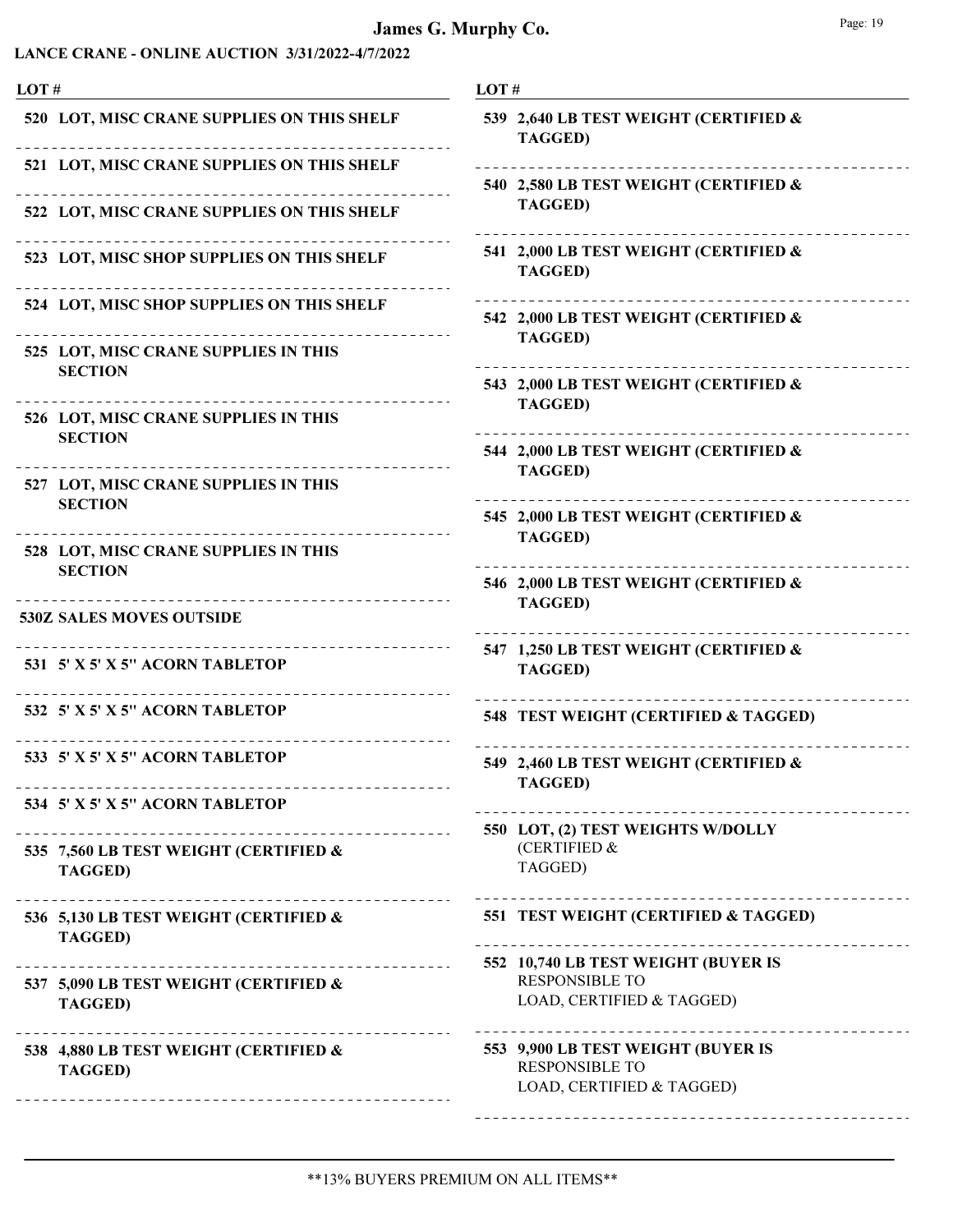# James G. Murphy Co.

|--|

| LOT#                                                                                              | LOT#                                                                          |
|---------------------------------------------------------------------------------------------------|-------------------------------------------------------------------------------|
| 554 LOT, STEEL TEST WEIGHTS (CERTIFIED &<br><b>TAGGED)</b>                                        | 566 500 LB STEEL TEST WEIGHT (STACKABLE,<br><b>CERTIFIED &amp;</b><br>TAGGED) |
| 555 LOT, STEEL TEST WEIGHTS (CERTIFIED &<br><b>TAGGED)</b>                                        | 567 500 LB STEEL TEST WEIGHT (STACKABLE,<br><b>CERTIFIED &amp;</b>            |
| 556 LOT, STEEL TEST WEIGHTS (CERTIFIED &<br><b>TAGGED)</b>                                        | TAGGED)                                                                       |
| ___________________________________<br>557 LOT, STEEL TEST WEIGHTS (CERTIFIED &<br><b>TAGGED)</b> | 568 250 LB STEEL TEST WEIGHT (STACKABLE,<br><b>CERTIFIED &amp;</b><br>TAGGED) |
| 558 LOT, STEEL TEST WEIGHTS (CERTIFIED &<br><b>TAGGED)</b>                                        | 569 250 LB TEST WEIGHT (STACKABLE,<br><b>CERTIFIED &amp;</b><br>TAGGED)       |
| 559 LOT, STEEL TEST WEIGHTS (CERTIFIED &<br><b>TAGGED)</b>                                        | 570 LOT, MISC STEEL ON PALLETS IN FRONT OF<br><b>STEEL RACK</b>               |
| 560 5,000 LB +/- STEEL TEST WEIGHT<br>(STACKABLE,                                                 | 571 LOT, MISC STEEL & STEEL RACK                                              |
| <b>CERTIFIED &amp; TAGGED)</b>                                                                    | 572 STEEL TABLE                                                               |
| 561 5,000 LB +/- STEEL TEST WEIGHT<br>(STACKABLE,                                                 | 573 STEEL TABLE                                                               |
| <b>CERTIFIED &amp; TAGGED)</b>                                                                    | <b>574 STEEL BULK TANK</b><br>_______________________                         |
| 562 5,000 LB +/- STEEL TEST WEIGHT                                                                | 575 STEEL BULK TANK                                                           |
| (STACKABLE,<br><b>CERTIFIED &amp; TAGGED)</b>                                                     | 576 LOT, HYDRAULIC DRUMS W/PUMP &<br><b>CONTAINMENT PALLET</b>                |
| 563 2,000 LB STEEL TEST WEIGHT<br>(STACKABLE, CERTIFIED                                           | 577 LOT, (3) CONTAINMENT PALLETS                                              |
| & TAGGED)                                                                                         | 578 APPROX 20' CONEX BOX W/1 SIDE OPEN<br>(BUYER IS                           |
| 564 2,000 LB STEEL TEST WEIGHT<br>(STACKABLE, CERTIFIED                                           | <b>RESPONSIBLE TO LOAD)</b>                                                   |
| & TAGGED)                                                                                         | 579 LOT, MISC FILTERS & SUPPLIES ON THIS<br><b>SIDE OF</b>                    |
| 565 500 LB STEEL TEST WEIGHT (STACKABLE,<br><b>CERTIFIED &amp;</b>                                | <b>CONEX BOX</b>                                                              |
| TAGGED)                                                                                           | 580 LOT, MISC LUBES & OILS W/2-DOOR<br><b>CABINET</b>                         |